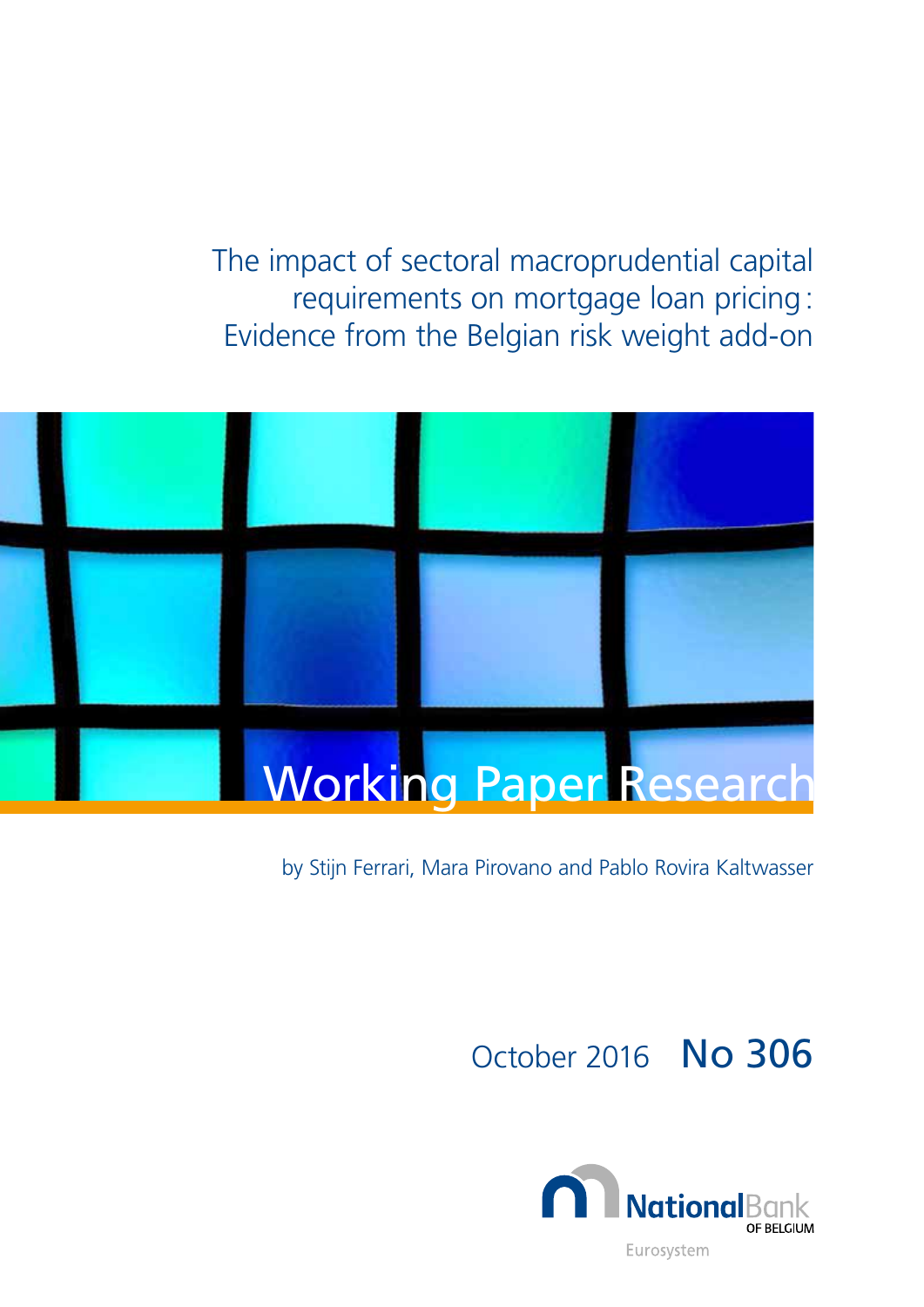### THE IMPACT OF SECTORAL MACROPRUDENTIAL CAPITAL REQUIREMENTS ON MORTGAGE LOAN PRICING: EVIDENCE FROM THE BELGIAN RISK WEIGHT ADD-ON\*

Stijn Ferrari<sup>§</sup>, Mara Pirovano<sup>‡</sup> and Pablo Rovira Kaltwasser<sup>†</sup>

Abstract: In December 2013 the National Bank of Belgium introduced a sectoral capital requirement aimed at strengthening the resilience of Belgian banks against adverse developments in the real estate market. This paper assesses the impact of this macroprudential measure on mortgage lending spreads. Our results indicate that affected banks reacted heterogeneously to the introduction of the measure. Specifically, mortgage-specialised and capital-constrained banks increase mortgage lending spreads by a greater amount. As expected, the impact of the measure on mortgage loan pricing has been rather modest in economic terms.

Keywords: Systemic risk, macroprudential policy, bank capital requirements, real estate.

JEL codes: E44, E58, G21, G28

§ National Bank of Belgium, Stijn.Ferrari@nbb.be

ۆ National Bank of Belgium, Mara.Pirovano@nbb.be

<sup>†</sup> National Bank of Belgium, Pablo.RoviraKaltwasser@nbb.be

<sup>\*</sup> The authors would like to thank Alexandre Francart, Marco Lo Duca, Janet Mitchell, Giulio Nicoletti, Cristina Vespro, Patrick Van Roy, Rudi Vander Vennet, Raf Wouters.

The views expressed in this paper are those of the authors and do not necessarily reflect the views of the National Bank of Belgium or any other institution to which the authors are affiliated.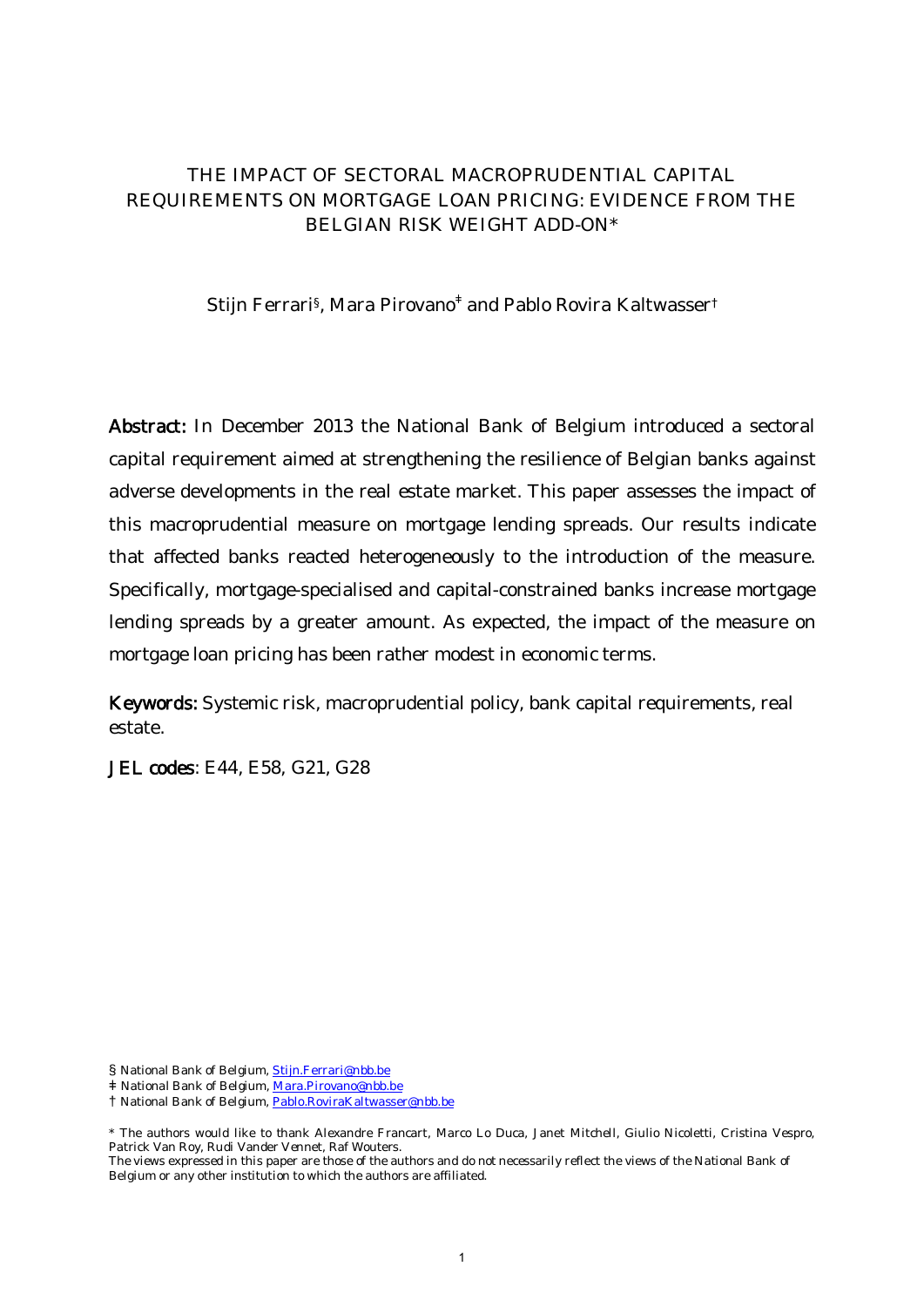#### 1 INTRODUCTION

1

In the Basel framework, capital requirements are a key tool to increase the resilience of the banking sector. Whereas the focus of minimum capital requirements is on the solvency position of individual banks, macroprudential requirements on top of the microprudential ones aim at preserving stability of the banking sector and financial stability as a whole. More specifically, the accumulation of capital buffers makes banks more resilient to negative shocks, thereby limiting the impact of downturns on the financial system and on the broader economy.

Macroprudential capital requirements, while sharing the ultimate objective of safeguarding the stability of the financial system, differ in, *inter alia*, their scope of application. On the one hand, capital requirements can have a broad focus, applying to banks' total risk weighted assets (RWA), as in the case of the countercyclical capital buffer and capital surcharges for globally or domestically systemically important institutions. On the other hand, capital requirements can be designed to shield the financial sector from risks emerging from specific sectoral exposures. In such cases, the additional requirement does not apply to banks' total RWA but instead on specific portfolios in their balance sheets.

Due to the detriment that systemic risks stemming from excessive developments in real estate markets can exert on financial stability<sup>1</sup>, sectoral capital requirements have been increasingly considered as macroprudential instruments to address vulnerabilities related to real estate exposures. In recent years, several European countries activated capital-based macroprudential instruments targeting real estate assets <sup>2</sup> , either directly, by setting higher capital ratio requirements for the concerned segments (e.g. the activation of a countercyclical capital buffer in Switzerland, with its scope of application to assets secured by real estate property), or indirectly, by adjusting parameters, such as risk weights (RW)<sup>3</sup>, which affect capital requirements for real estate exposures (e.g. a 25 percent RW floor on mortgage loans in Sweden; tighter criteria for the application of preferential RW to residential property in Croatia, Ireland and the UK; increased RW for exposures secured by commercial real estate properties in Ireland, Norway, Romania and Sweden).

<sup>1</sup> See for example Crowe et al. (2013) and Hartmann (2015). Claessens et al. (2009) show that financial and economic busts preceded by a real estate boom are particularly harmful from a financial stability perspective since they are longer and costlier than the average downturn. On the interplay between mortgage loan financing, leverage, real estate prices and the macro-economy, see for example Kiyotaki and Moore (1997), Aoki et al. (2004), Davis and Heathcote (2005), Iacoviello (2005), Iacoviello and Neri (2010), Forlati and Lambertini, 2011), Kannan and Rabanal (2012).

<sup>2</sup> See ESRB (2016), "A Review of Macroprudential Policy in the EU in 2015" provides for a comprehensive overview of macroprudential policy in Europe.

<sup>3</sup> See Anderson et al. (2012) and Bank of England (2011) on the use of risk weights as macroprudential instruments.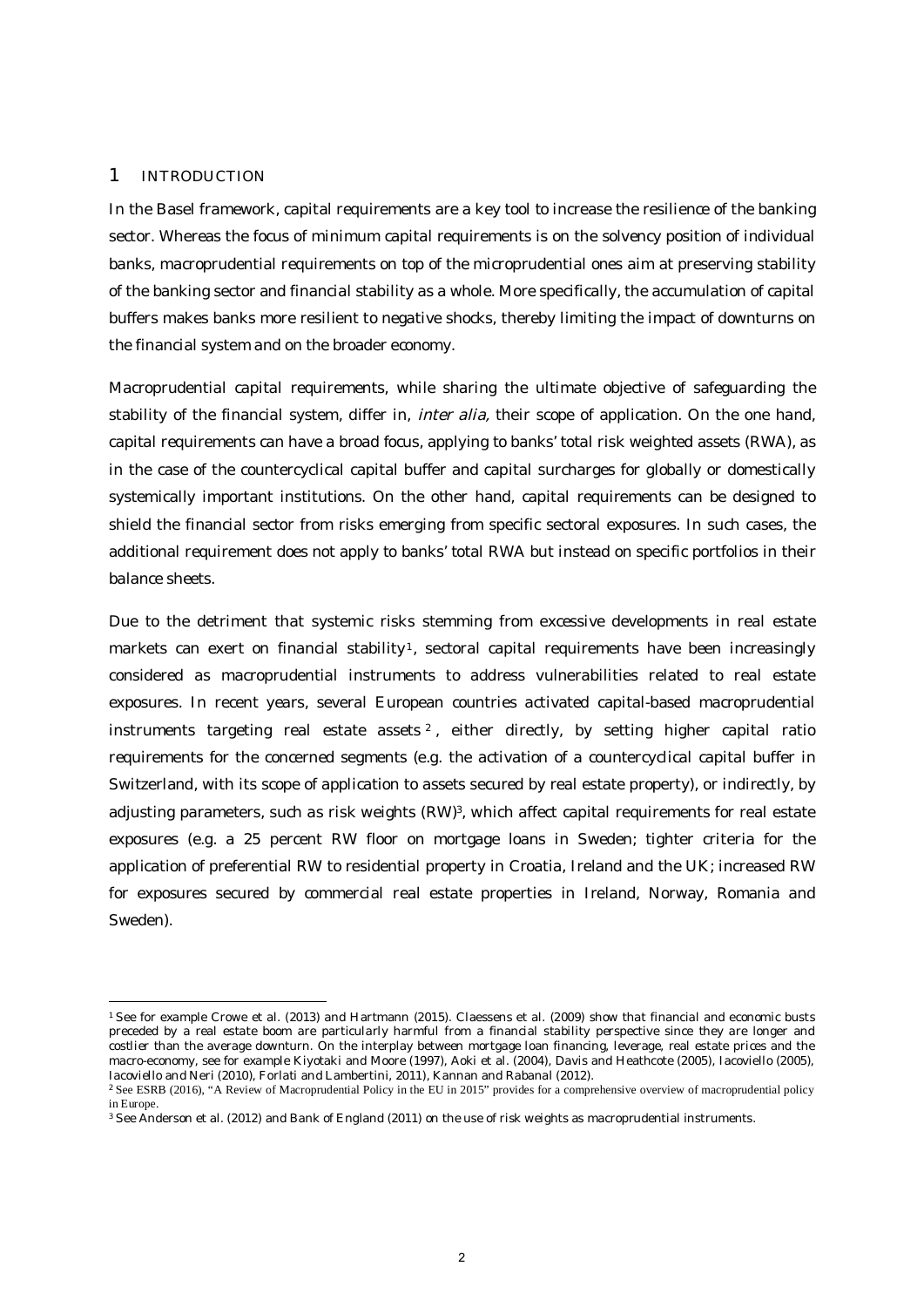In December 2013, the National Bank of Belgium introduced a macroprudential measure aimed at strengthening the resilience of Belgian banks against adverse developments in the real estate market. The measure imposed a 5 percentage point add-on to the RW on Belgian residential real estate exposures for banks calculating regulatory capital requirements through an internal ratingsbased (IRB) approach. While the effects of capital-based measures in terms of increased capital available to absorb potential losses are readily measurable (for example, the Belgian measure entailed an increase in the average RW for IRB banks from 10 percent at the end of 2012 to 15 percent at the end of 20134), their consequences on the supply and pricing of credit, being either intended or unintended, are more difficult to assess. This is due to the challenges of isolating the impact of policy changes from that of other developments that might have affected banks' lending behaviour during the same period.

This paper aims at quantifying the impact of the introduction of the macroprudential add-on to RW for domestic residential real estate exposures in Belgium on the pricing of mortgage loans granted by Belgian IRB banks. Using bank-level data on mortgage lending rates, regulatory capital requirements and bank balance sheet characteristics, we find that the RW add-on has affected IRB banks heterogeneously. In particular, IRB banks that are relatively more affected by the macroprudential measure, i.e. banks that are either mortgage-specialised and/or face higher minimum regulatory capital ratio requirements, raise mortgage loan spreads by a greater amount. In contrast, IRB banks that are less capital-constrained, i.e. banks that have a larger voluntary management buffer to absorb the higher capital requirement implied by the RW add-on, raise lending spreads by less. In terms of economic significance, the impact of the RW add-on on mortgage loan pricing appears to be relatively limited: results based on our full data sample suggest an average increase in mortgage loan spreads of 12 basis points, ranging between 0 and 35 basis points across individual IRB banks. Robustness checks on the length of the control sample suggest a more homogeneous impact across IRB banks, with only a few banks raising spreads by more than 10 basis points.

By analysing the impact of a sectoral macroprudential measure on mortgage loan pricing, this paper contributes to the literature on the impact of capital requirements on bank lending. The vast majority of this literature has focused on the changes to overall capital requirements, either following the introduction of the new Basel regulation, or due to changes in individual banks' capital requirements. The analysis of the effects of sectoral capital requirements in general, and of those targeting real estate exposures in particular, is much less explored. This is not surprising, given the relatively recent experience with the introduction of such instruments, which leads to a scarcity of

1

<sup>4</sup> See the National Bank of Belgium's "Financial Stability Report", 2014.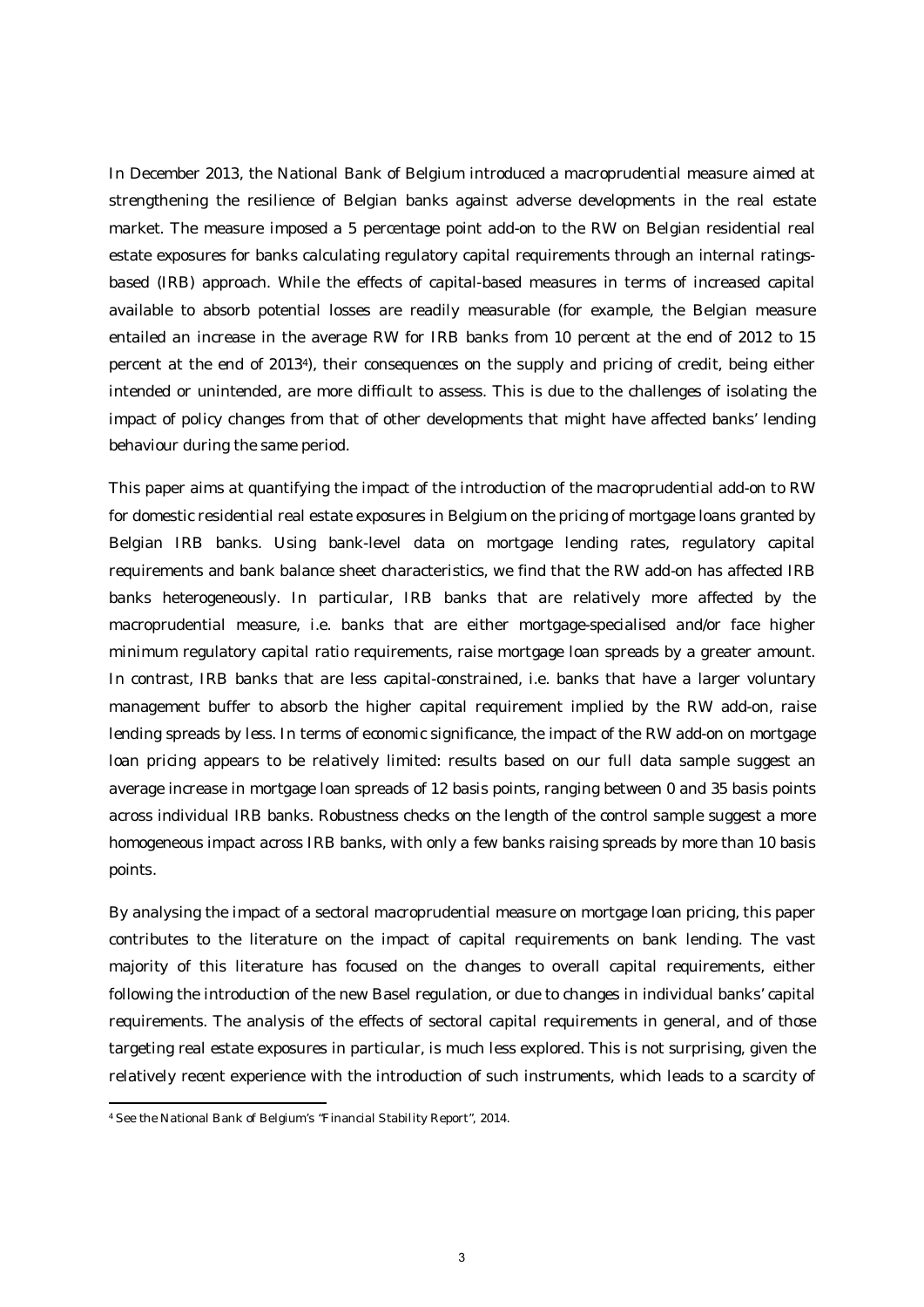observations for a proper ex post policy assessment. To our knowledge, this paper is among the first to provide empirical evidence on the impact of introducing a sectoral macroprudential capital requirement on lending spreads. Documenting the impact of such macroprudential requirements is crucial for gaining experience with these instruments and for improving the effectiveness of macroprudential policies in general.

The rest of the paper is organised as follows. Section 2 provides an overview of the recent literature on the effects of capital requirements on bank lending, with a specific focus on mortgage loan pricing. In Section 3 we explain in more detail the Belgian macroprudential measure that is the focus of this paper. Sections 4 and 5 present the data and empirical specification underlying our analysis, of which the results are discussed in Section 6. Section 7 concludes.

# 2 LITERATURE ON THE EFFECTS OF CAPITAL REQUIREMENTS ON BANK LENDING

Due to the increased emphasis on macroprudential policy in the aftermath of the financial crisis, a new body of studies examining the costs and the benefits of such policy interventions has flourished. However, a broad consensus has not yet been reached, neither regarding the positive effects of capital requirements on reducing the probability and the cost of crises, nor concerning the transmission of capital-based policy measures on the price and volume of credit (e.g. Galati and Moessner (2014); Tressel and Yuanyan (2016)).

On the benefits side, capital requirements are expected to foster financial stability by reducing the probability of banks' financial distress and by minimizing their losses given default. However, the evidence on both the effect of capital requirements on banks' ex ante risk taking behaviour and on the ex post effectiveness in improving financial system resilience is mixed. While some studies confirm the positive effect of capital requirements in reducing banks' risk taking (e.g. De Haan and Klomp (2012)), banks' financial fragility (e.g. De Jonghe (2010); Miles et al. (2012), Diamond and Rajan (2001)); Baker and Wurgler (2013)) and the cost of banking crises (e.g. Dewatripont and Tirole (1994); Gambacorta and Mistrulli (2004); Albertazzi and Marchetti (2010); Beltratti et al. (2012); Kapan and Minoiu (2013)), others find either non-significant or even opposite results (e.g. Demirgüç-Kunt and Detragiache (2011)).

The costs entailed by higher capital requirements can be quantified in terms of forgone lending and, possibly, reduced economic activity. Banks' behaviour following the policy change is a key determinant of its transmission to lending volumes and lending rates. For an increase in capital requirements to exert an effect on banks' lending decisions, banks need to consider equity more expensive than debt or that their voluntary management buffer held above minimum regulatory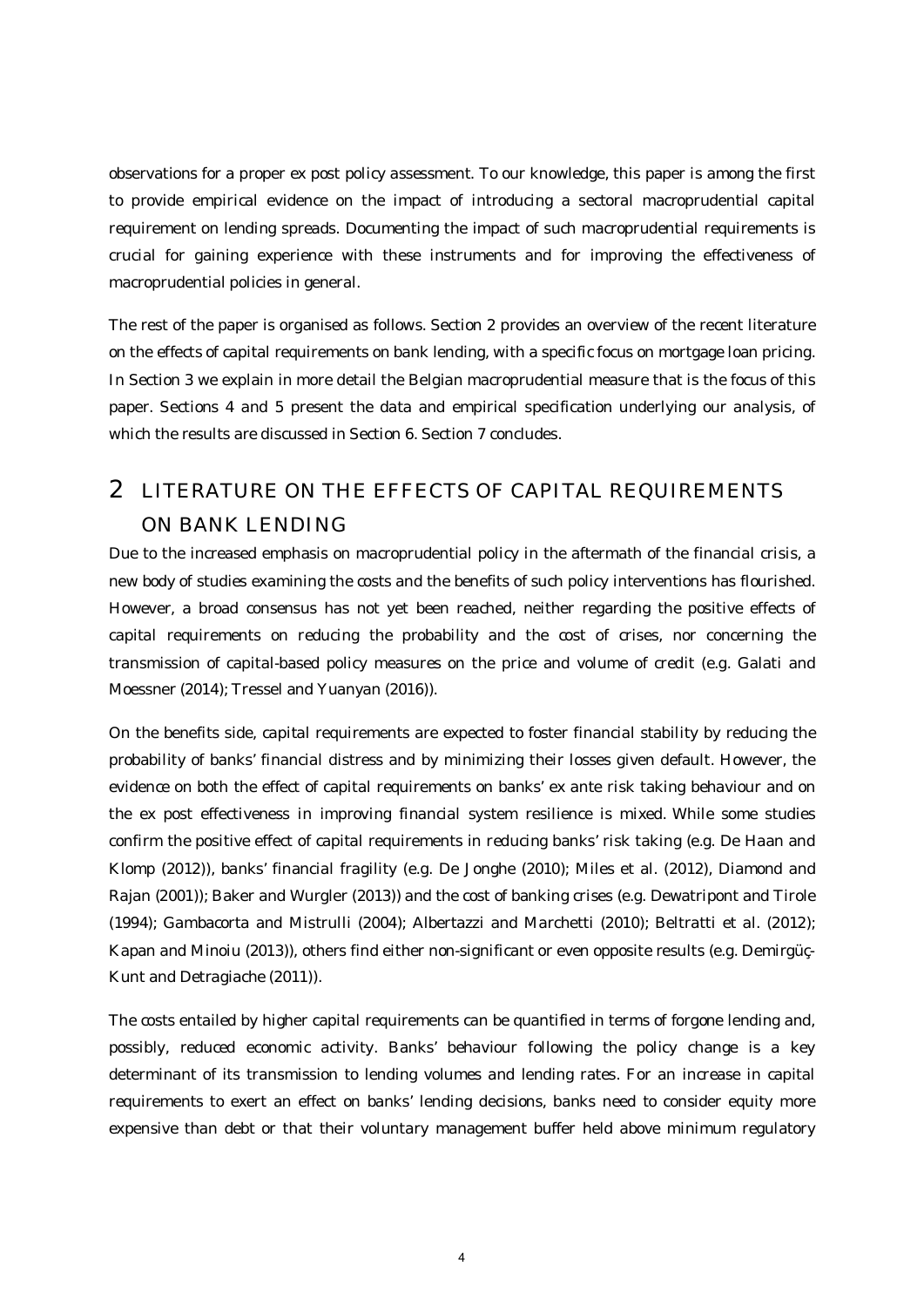requirements falls below an internal or external target level. In a recent theoretical study by Baker and Wurgler (2015), simulations using US data suggest that a one percentage point increase in the ratio of capital RWA leads to a raise of lending spreads between 6 and 9 basis points. In the context of a dynamic stochastic general equilibrium model calibrated with Euro Area data, Mendicino et al. (forthcoming) quantify the effect of a one percentage point increase in the ratio of capital to RWA on mortgage lending spreads to be equal to 2.8 basis points. Focusing more specifically on RW, Anderson et al. (2012), argue that changes in sectoral RW can affect banks' behaviour by altering the relative return on equity from different assets. The asset composition effect of increasing RW is illustrated, for example, by Mendicino et al. (forthcoming). They show that profit maximizing banks tend to rebalance their investment portfolio according to the relative return on equity of different assets. As an increase in RW on domestic residential exposures lowers the return on equity for that asset class, banks may be encouraged to reduce such exposures to the advantage of other exposures (e.g. credit to non-financial corporations).

The empirical assessment of the effect of capital requirements on lending volumes and interest rates is challenging not only due to the shortage and/or strict confidentiality of data on past changes in bank capital requirements, let alone macroprudential capital requirements, but also because, for the observed changes, it is difficult to disentangle the effect of the regulation from other, broader, developments (e.g. Noss and Toffano (2016)). However, the increased availability of policy changes involving capital requirements, led an increasing number of authors to explore their effects on banks' behaviour in terms of supply and pricing of credit. More specifically, this growing strand of literature based on a diversity of countries suggests that capital-based macroprudential regulation does affect bank lending and loan pricing.5 De-Ramon et al. (2012) estimate the relationship between lending spreads and aggregate bank capital ratios using UK data from 1992 to 2012. They find that, in the long run, UK spreads increased by 9.4 basis points for a one percentage point increase in total capital requirements. Šutorova and Teply (2013) estimate that lending rates increase by 19 basis points for a one percentage point increase in capital resources using a sample of 594 European banks for the period 2006 to 2011. Cosimano and Hakura (2011) find that the new capital requirements introduced under the Basel III framework, by raising banks' marginal cost of funding, lead to higher lending rates. Considering a sample of large banks for 12 OECD countries, they estimate that the average increase in large banks' equity to asset ratio required by the new capital regulation (+1.3 percentage points) would lead large banks to increase their lending rates by 16 basis points. Focusing on a smaller set of 3 OECD countries, Slovik and Cournède (2011) estimate that the

.

<sup>5</sup> In the discussion of this literature, we focus on the impact of capital requirements on loan pricing. For exhaustive overviews of the literature, including on the impact on lending volumes and growth, see for instance Martynova (2015) and Basel Committe of Banking Supervision (2016).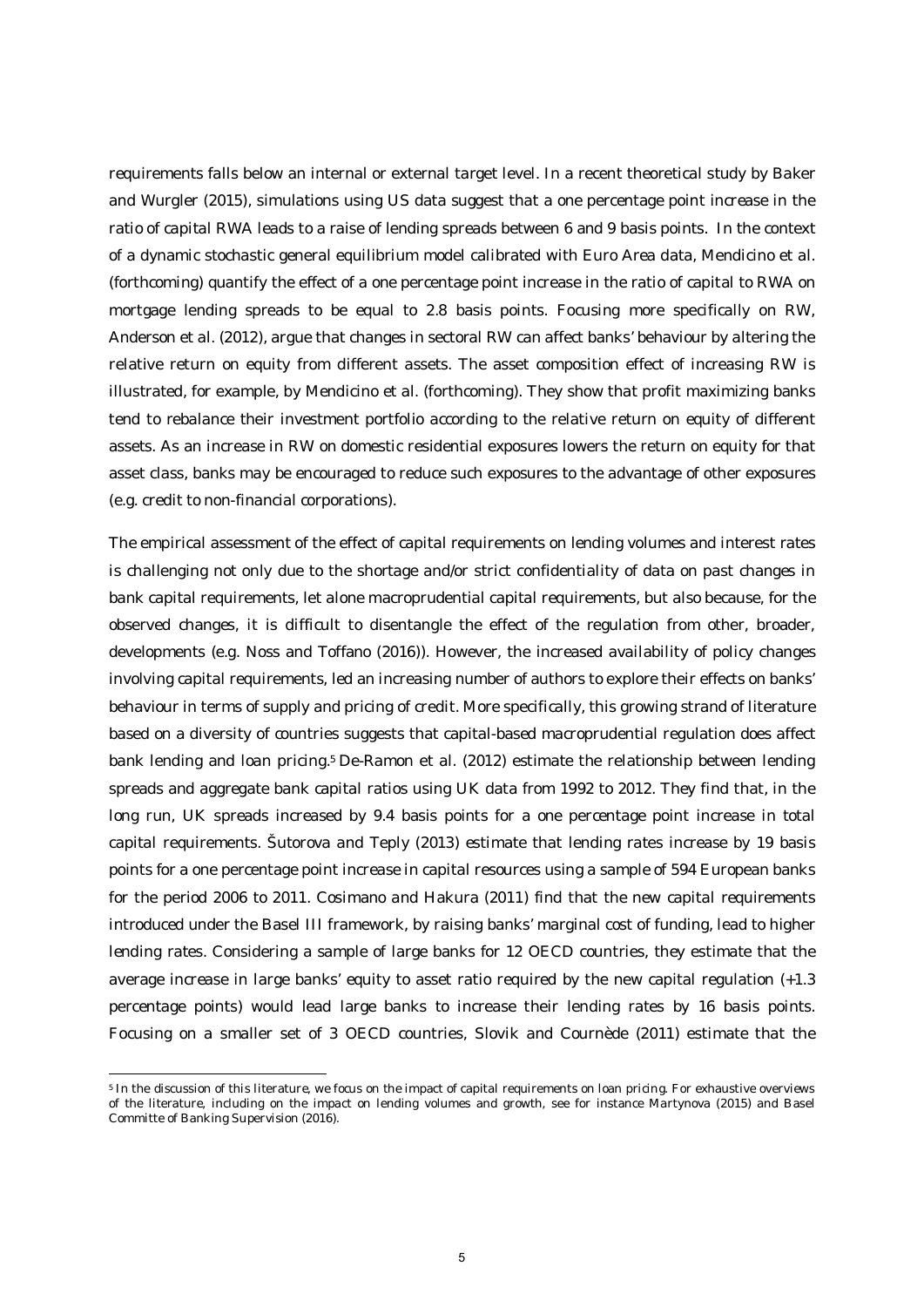macroeconomic impact of the implementation of Basel III is mainly driven by an increase in bank lending spreads. More specifically, they find that, to meet the capital requirements effective as of 2019 (7 percent for the common equity ratio, 8.5 percent for the Tier 1 capital ratio) banks would potentially increase lending spreads by about 50 basis points. Still focusing on the implementation of Basel III, King (2010) finds that a representative bank could recover the higher cost of funds associated with a one percentage point increase in the capital ratio by increasing lending spreads by 15 basis points. Using data on large US financial institutions, Kashyap et al. (2010) estimate that a one percentage point increase in banks' capital requirement leads to an increase in bank lending rates comprised between 2.5 and 2.4 basis points in the long-run.

Most of these empirical studies focus on assessing the impact of overall minimum regulatory capital requirements: given the rather recent experience with macroprudential capital requirements, and specifically sectoral capital requirements targeting mortgage lending, evidence on the impact of sectoral macroprudential capital requirements is scarce. Martins and Schechtman (2013) analyse the impact of a macroprudential increase of RW targeting auto loans with long maturities and high LTVs in Brazil. They find that banks increased spreads on affected loans by at least 13 percent compared to spread on loans that were not affected by the measure. While considering neither sectoral nor macroprudential capital requirements, Uluc and Wieladek (2015) investigate the impact capital requirements on mortgage loans in the UK. Their results suggest that a rise in an affected bank's capital requirement of 100 basis points leads to a decline in loan size of about 5.4%, while loans issued by competing banks that are not affected by the change in capital requirement rise by roughly the same amount, suggesting that competition in the local lending market may mute aggregate loan contraction when higher capital requirements are imposed on only a subset of lenders. Finally, Basten and Koch (2015) specifically focus on capital requirements targeting residential real estate exposures. They find that capital-constrained banks with low capital buffers raise their mortgage rates relatively more than their competitors in response to the introduction of a one percent countercyclical capital buffer on mortgage loan exposures in Switzerland.<sup>6</sup> Furthermore, while banks operating a more mortgage-intensive business model also exhibit a more aggressive pricing reaction, liquid banks offer mortgage rates that are on average lower than those offered by less liquid banks. The estimated interaction effects are economically rather small (well below 10 basis points), however.

By providing evidence on the impact of a sectoral macroprudential measure on mortgage loan pricing, we contribute to this scant literature on the impact of sectoral capital requirements on bank

1

 $^6$  Other studies that find that the size of the effect of tighter capital regulation on bank lending is associated with specific bank characteristics, such as the existing level of bank capitalization and banks' business model, include Carlson et al. (2013) and Aiyar et al. (2014).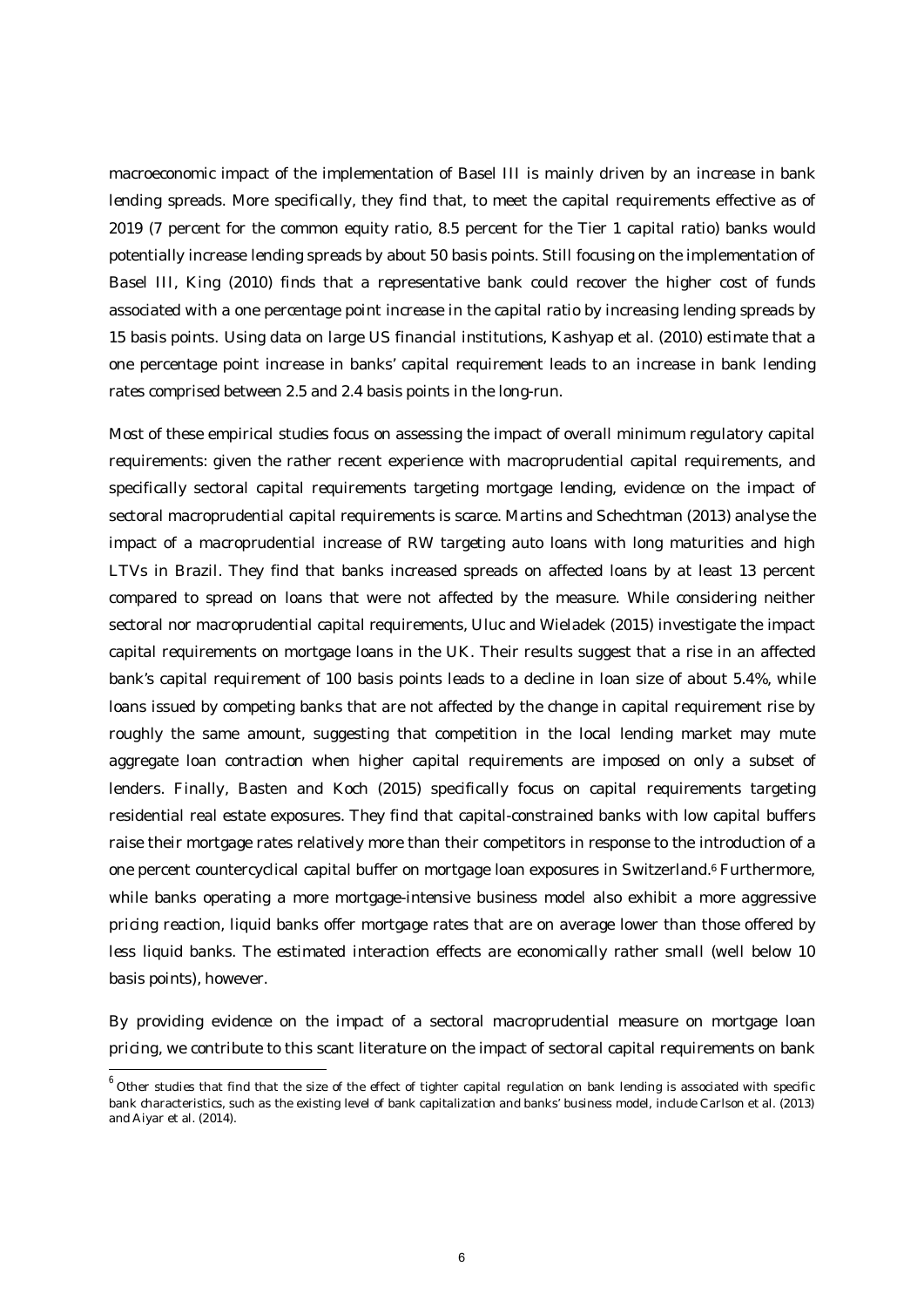loan pricing. Before turning to the empirical analysis, we explain in more detail the Belgian macroprudential measure that is the focus of this paper.

# 3 THE BELGIAN MACROPRUDENTIAL MEASURE

Macroprudential instruments targeting real estate exposures can be classified as either borrowerbased or capital-based. Borrower-based instruments act on the terms and conditions of credit, for example by imposing limits to the loan-to-value (the ratio between the size of the loan and the value of the financed property) or to the borrower's debt service costs.7 Capital-based instruments affect banks' balance sheets through changes in capital requirements, imposed either directly by setting higher regulatory capital ratio requirements for real estate exposures, or indirectly by acting on parameters, such as RW, which affect capital requirements.

The Basel Accord foresees two possible methods for calculating capital requirements for retail mortgage loan exposures. The standardised (STA) approach applies a fixed RW (35 percent) to all exposures secured by mortgages on residential property, which is then used as a basis for computing the amount of capital required under Pillar I for this exposure class. The IRB approach allows banks to use internal models for estimating the key parameters (notably the probability of default and the loss given default) used as input in the Basel RW function for the calculation of the RW to be applied to the bank's mortgage loan exposure.

In Belgium, the STA approach is mainly used by small credit institutions, covering a small share of total mortgage loans held by the Belgian banking sector. A fact-finding exercise conducted by the National Bank of Belgium in 2012 revealed that RW on mortgage loans of Belgian banks using the IRB approach were not only substantially lower than those resulting from banks applying the STA approach but also on average quite low compared to those of other European countries.<sup>8</sup> While the low level of IRB RW (on average 10 percent) can be justified by the absence of major downturn events in the historical credit loss data of the Belgian real estate market on which the model parameters are calibrated, the presence of pockets of vulnerabilities represented by segments of the outstanding mortgage loan portfolio (characterised by high loan-to-value ratios, high debt service ratios and long maturities) raised concerns over the resilience of Belgian banks against higher than expected losses that could result from abrupt developments in the Belgian real estate market.

Against this background, the National Bank of Belgium introduced in December 2013 a macroprudential measure consisting in a 5 percentage point add-on to the RW on Belgian residential

<sup>.</sup> <sup>7</sup> See for example the ESRB "Handbook on Operationalising macroprudential policy in the banking sector (2010)".

<sup>8</sup> See European Banking Authority, 2013, "Third interim report on the consistency of risk-weighted assets, SME and residential mortgages".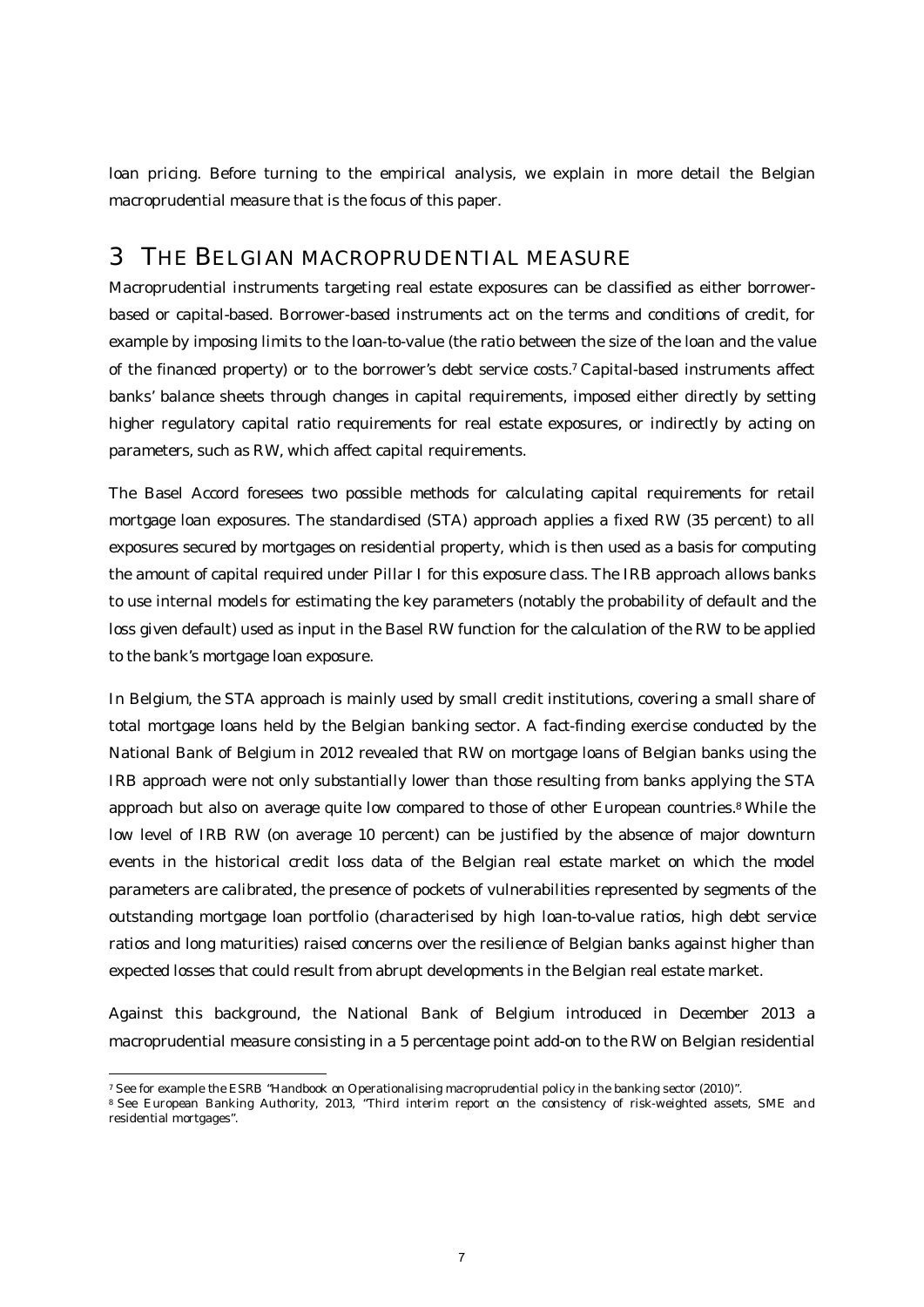real estate exposures for banks calculating regulatory capital requirements through an IRB approach. <sup>9</sup> The macroprudential measure was primarily aimed at increasing banks' resilience against potential losses stemming from less buoyant conditions on the residential real estate market. The immediate effect of the measure in terms of increased capital to absorb potential losses is readily measurable: as a consequence of the policy, the average RW on mortgage loan exposures used as input for calculating the capital requirements of Belgian IRB banks increased from 10 percent to 15 percent. This implies that each IRB bank is required to hold on average an additional EUR 70 million of capital, ranging between EUR 35 million and almost EUR 150 million. At the sectoral level, the add-on resulted in a total additional capital requirement for all IRB banks in the sample of almost EUR 600 million. This represents on average about 3 percent of these banks' outstanding Tier 1 capital, with a range between 0.3 percent up to almost 8 percent.

The objective of the add-on was not to curb the supply of credit per se. In fact, the calibration of the measure aimed at increasing resilience while at the same time avoiding an unsettling of the market. Yet, to the extent that banks perceive higher capital requirements as increasing their cost of funding (and/or as decreasing their voluntary management buffer above minimum requirements below an internal or external target), they may decide to pass on this perceived increase in funding cost to their customers. In the following sections we aim at quantifying to what extent Belgian IRB banks that were affected by the macroprudential measure indeed responded to its introduction by adjusting their mortgage loan pricing upward.

.

<sup>9</sup> The choice to operate through RW rather than setting a higher regulatory capital requirement stems from restrictions in European legal framework (the Capital Requirements Regulation and Directive, CRR/CRD IV) laying out the prudential rules for the EU banking system.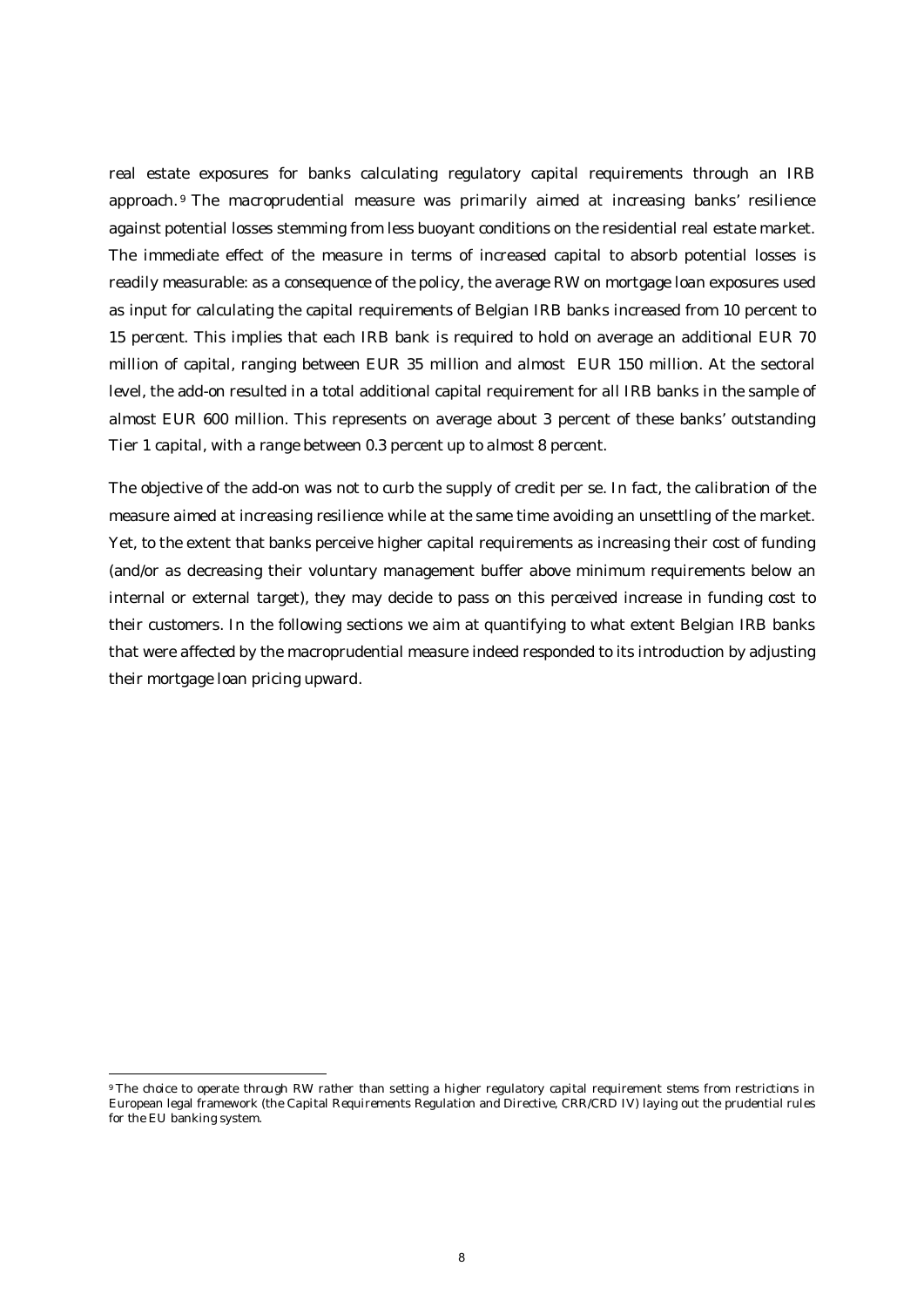## 4 DATA

.

In our analysis we consider a sample of 13 Belgian banks, of which 8 use the IRB approach for the calculation of regulatory capital requirement (and are therefore directly affected by the macroprudential measure) and 5 using the STA approach.

The dependent variable considered in the empirical analysis is the spread between the interest rate applied to new mortgage loans over the swap rate. Denoting  $r_{b,t}$  the average mortgage loan rate charged by bank  $b$  in period (month)  $t$  and  $s_{b,t}$  the average swap rate corresponding to the repricing profile of bank b's new mortgage production<sup>10</sup>, the spread is defined as follows:

$$
spread_{b,t} = r_{b,t} - s_{b,t}
$$

Data on mortgage rates on new loans are obtained from the National Bank of Belgium's MFI Interest Rate (MIR) statistics and swap rates are taken from Datastream. Figure 1 shows the dynamics of the weighted average mortgage loan spread between January 2003 and December 2015 for IRB and STA banks respectively, whereby the weights are given by the banks' share in total new mortgage loan production. Prior to 2007 mortgage loan spreads followed a declining trend, reaching unsustainably low levels in 2006 and 2007. After the onset of the financial crisis, Belgian banks raised their mortgage loan spreads substantially, mainly reflecting increased risk premia and the need to restore profitability while retrenching to core activities. To provide more background on these differences between the pre- and post-crisis period, the figure also displays the EONIA interest rate. The figure shows that there is a negative relationship between the policy rate and the mortgage loan spreads. In the period before the crisis, strong competition in the mortgage market in an environment of search for yield and general underpricing of risk, resulted in a far from perfect pass through of the increasing policy rate, with a consequent substantial decrease in lending spreads. Banks took the opportunity to restore these unsustainably low lending spreads to more sound levels when the policy rate was drastically cut after the onset of the financial crisis.<sup>11</sup> During the last years of our sample, the low interest rate environment may have exerted further upward pressure on

<sup>10</sup> The difference between the mortgage rate and the swap rate is only a proxy for banks' commercial lending margins. We account for the time to repricing in banks' new mortgage loan production by assigning the 1 year swap rate to mortgage loans with time to repricing of at most 1 year, the 5 year swap rate to mortgage loans with time to repricing between 1 and 5 years, the 10 year swap rate to mortgage loans with time to repricing between 5 and 10 years, and the 20 year swap rate to mortgage loans with time to repricing of more than 10 years.

<sup>11</sup> An additional factor could be that during a recession, banks become more capital constrained and consequently are forced to increase lending margins by reducing the pass-through of a decreasing policy rate (see e.g. Roelands, 2012).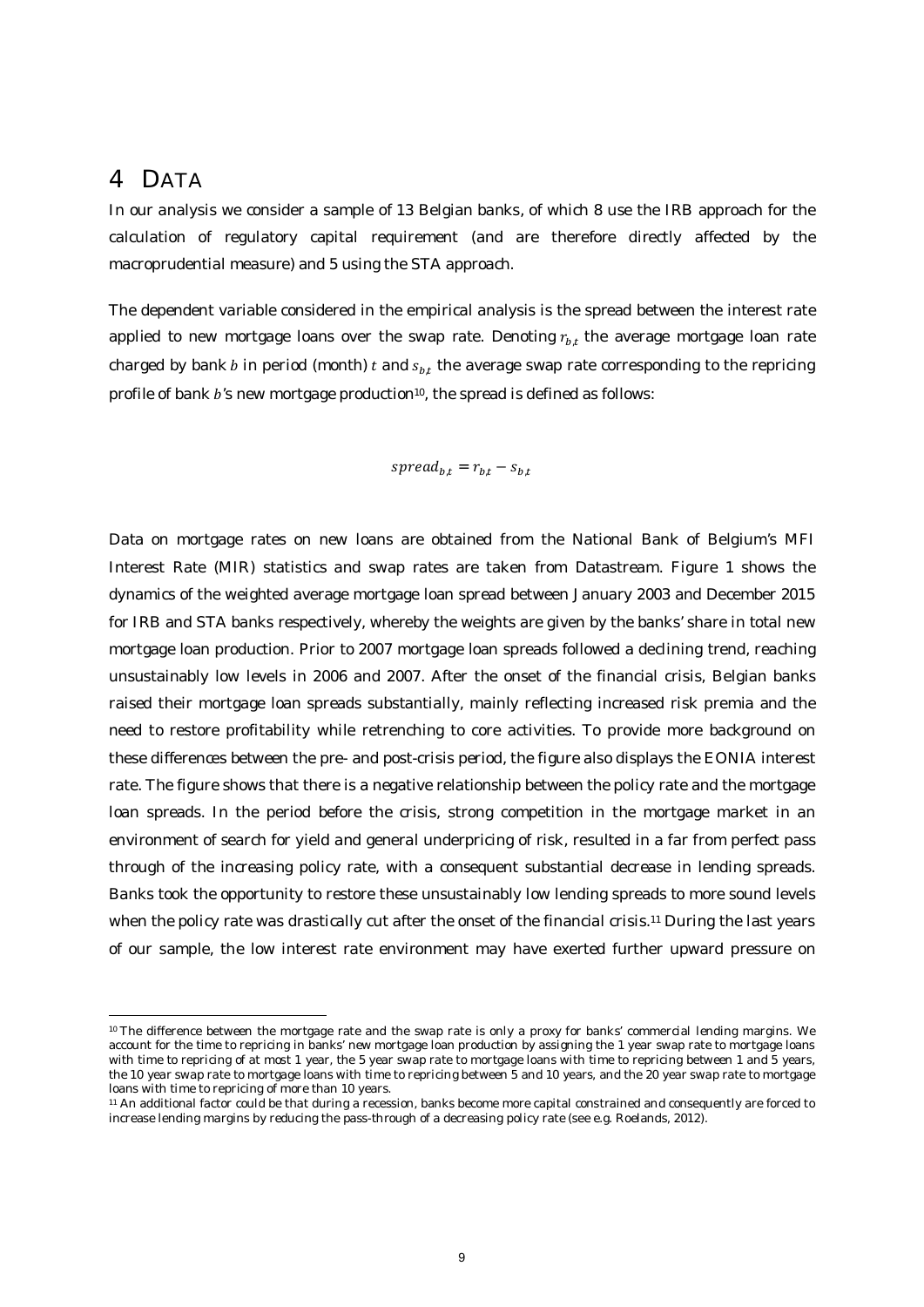lending spreads due to a large amount of renegotiations of existing loan contracts.12 Nevertheless, average spreads have decreased somewhat again in the last months of the sample, potentially due to increased competition for mortgage loan volumes in an environment of market rates close to the zero lower bound.

Focusing on the differences between STA and IRB banks13 reveals that, on average, IRB banks tend to charge somewhat higher mortgage loan spreads than STA banks (slightly above 130 basis points compared to 115 basis points). But overall, the lending spreads of IRB banks and STA banks exhibit on average a very large co-movement (the correlation between the two series amounts to 95 percent), suggesting the presence of common factors and/or endogenous behaviour (e.g. due to competition) that lead to very similar dynamics across the entire sector.



Figure 1 - Evolution of mortgage loan spreads (in percentage): 2003m1-2015m12.

Sources: NBB MIR statistics.

In order to assess the effect of the macroprudential measure on IRB banks' mortgage loan spreads, the policy variable included in the analysis is a dummy indicator representing the periods in which

.

<sup>12</sup> Renegotiated loans, where borrowers fix the interest rate on an existing contract at a lower interest rate, enter the data as new loan contracts. As there is a large administrative costs associated with getting a new credit at a bank different from the one that originally granted the loan, competition for renegotiated loans is likely to be lower, potentially allowing banks to charge higher spreads on this part of the "new" loan production.

<sup>13</sup> Note that the distinction between IRB and STA banks is only possible from 2008 onwards, since the possibility for banks to calculate capital requirements based on internal models was introduced in the Basel II framework.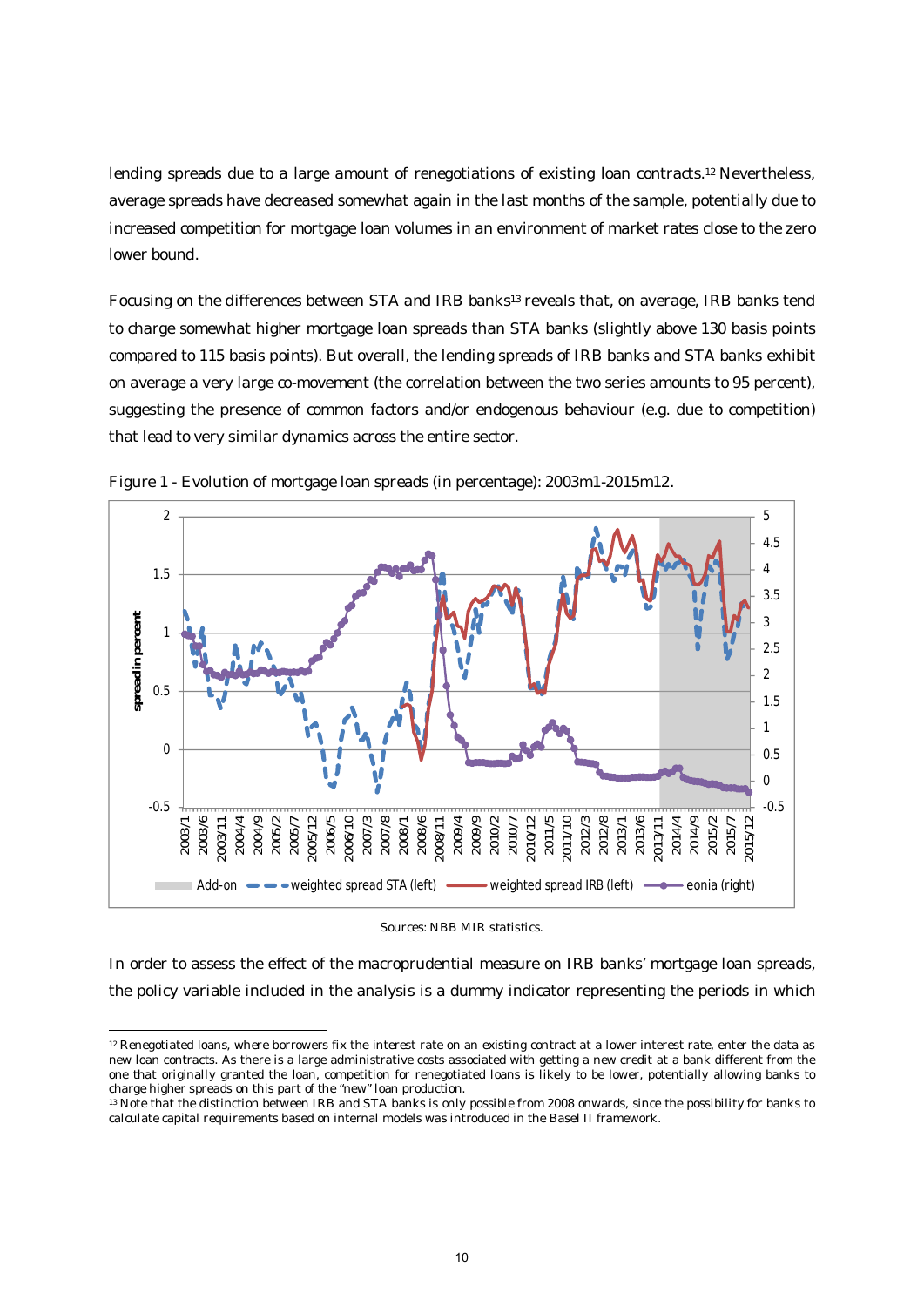the 5 percentage point add-on to risk weights on IRB banks' exposures to Belgian mortgage loans is enforced. The *add-on* dummy variable is therefore set equal to one for IRB banks in the period from December 2013 onwards, and is equal to zero otherwise (i.e. before the introduction of the measure as well as for STA banks throughout the sample). This period is marked by the shaded area in Figure 1.

We consider a broad set of bank characteristics obtained from supervisory reporting<sup>14</sup> on a solo basis as control variables that may explain banks' mortgage loan pricing decision as well as the relative strength of their reaction to the introduction of the RW add-on. In Table 1 we present some summary statistics of these variables distinguishing between IRB and STA banks. The first six variables in Table 1 are used as common controls throughout the sample and therefore may affect the average lending spread across banks with different balance sheet characteristics. The table indicates that IRB banks are on average significantly larger than STA banks (EUR 125 billion vs EUR 5.36 billion), but also display a higher variation in terms of balance sheet total. IRB banks tend to be less exposed, at least in relative terms, to Belgian mortgage loans compared to STA banks (18 percent vs. 28 percent). While the dispersion around the mean is very large for both STA and IRB banks, the latter tend to rely more heavily on wholesale funding sources, as revealed by the higher average loan-todeposit ratio. The average differences between STA and IRB banks seem relatively limited for the remaining three of the first six control variables.

|                                   |      |        | <b>IRB</b> banks |           |        |           |           | STA banks |           |        |
|-----------------------------------|------|--------|------------------|-----------|--------|-----------|-----------|-----------|-----------|--------|
| Variable                          | Obs. | Mean   | Std. Dev.        | Min.      | Max.   | Obs.      | Mean      | Std. Dev. | Min.      | Max.   |
| Total assets (EUR bill)           | 700  | 125.00 | 114.00           | 10.60     | 610.00 | 351       | 5.36      | 2.89      | 0.48      | 11.10  |
| Profit / Total assets             | 700  | 0.0019 | 0.0076           | $-0.0543$ | 0.0126 | 351       | 0.0053    | 0.0050    | $-0.0066$ | 0.0226 |
| Total Ioans / Deposits            | 700  | 0.9079 | 0.1865           | 0.6478    | 1.5026 | 351       | 0.8301    | 0.3847    | 0.0341    | 1.7863 |
| Cost / Income                     | 700  | 0.6846 | 0.1958           | 0.3282    | 1.7596 | 351       | 0.6463    | 0.3364    | 0.0861    | 2.3261 |
| Loan loss / Total loans           | 700  | 0.0015 | 0.0028           | $-0.0017$ | 0.0229 | 351       | 0.0010    | 0.0026    | $-0.0009$ | 0.0194 |
| BE mortgage loans / Total assets  | 700  | 0.1846 | 0.1503           | 0.0183    | 0.5384 | 351       | 0.2809    | 0.1806    | 0.0147    | 0.6289 |
| Tier 1 capital ratio requirement  | 199  | 0.1176 | 0.0238           | 0.0925    | 0.1830 | <b>NA</b> | <b>NA</b> | <b>NA</b> | <b>NA</b> | ΝA     |
| Additional capital / RWA          | 199  | 0.0049 | 0.0041           | 0.0004    | 0.0145 | <b>NA</b> | <b>NA</b> | <b>NA</b> | <b>NA</b> | ΝA     |
| Additional capital / Total assets | 199  | 0.0013 | 0.0008           | 0.0003    | 0.0026 | ΝA        | <b>NA</b> | <b>NA</b> | <b>NA</b> | ΝA     |
| Capital buffer / RWA              | 199  | 0.0369 | 0.0250           | $-0.0139$ | 0.1217 | ΝA        | ΝA        | ΝA        | ΝA        | ΝA     |

Table 1 Summary statistics of the bank-specific control variables

Source: NBB.

.

Notes: The distinction between IRB and STA banks exists only since January 2008. As consequence, the summary statistics presented in Table 1 refer to the sample period 2008-2015. The number of observations for the last four control variables is lower because the Tier 1 capital ratio requirement resulting from the National Bank of Belgium's SREP decisions is only available for the IRB banks in our sample and from 2012 onwards. We therefore only use these as interaction variables with the *add-on* dummy variable and show summary statistics for these observations where the *add-on* dummy is equal to one.

<sup>14</sup> The data on total assets, profits, total loans, deposits, cost-to-income ratio, loan loss ratio and Belgian mortgage loans are obtained from Schema A reports, whereas capital related variables are sourced from COREP. The Tier 1 capital ratio requirement results from the National Bank of Belgium's Supervisory Review and Evaluation Process (SREP) decisions regarding banks' capital requirements.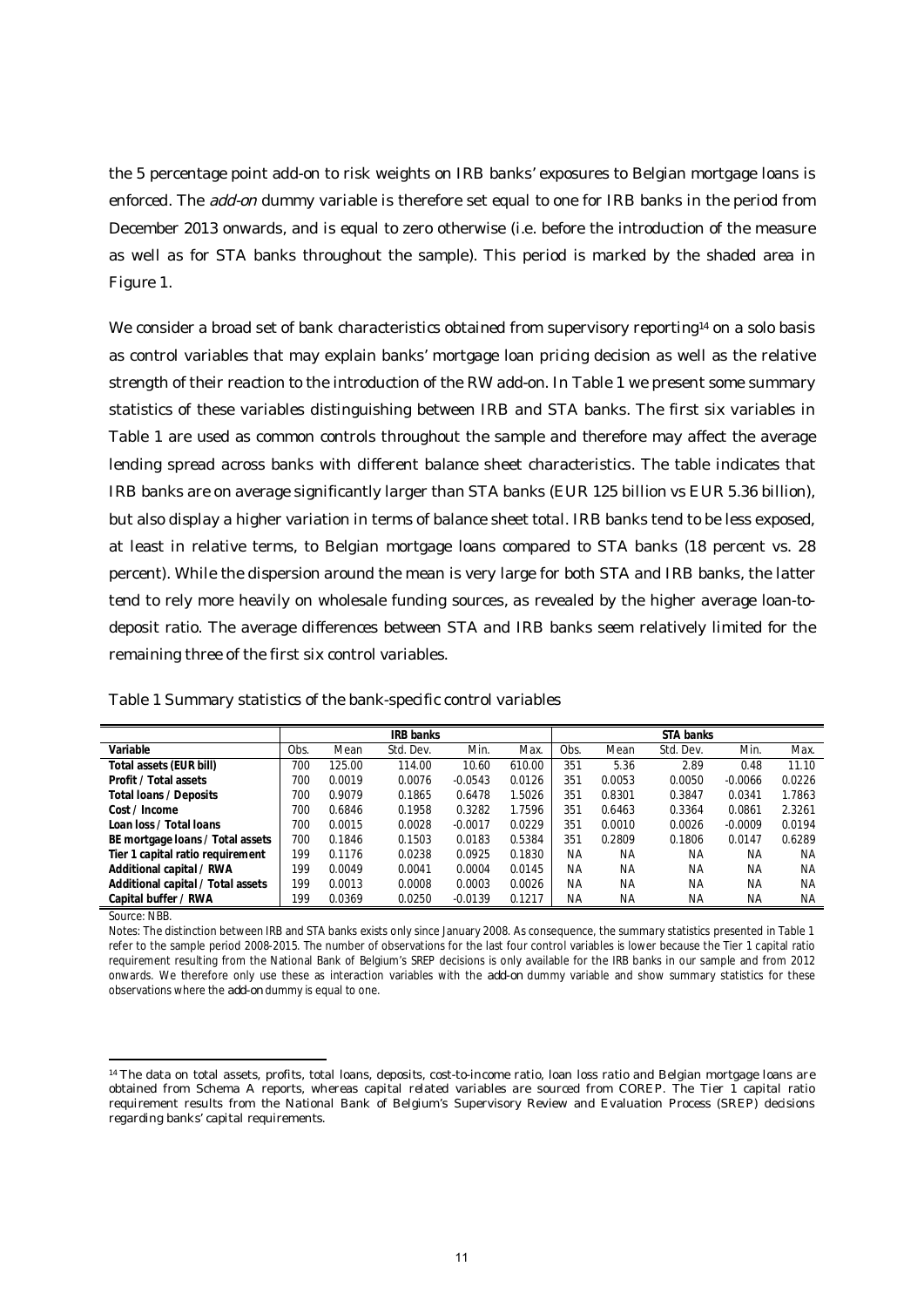The last five control variables are interacted with the *add-on* dummy variable to assess to what extent IRB banks' response to the macroprudential measure in terms of mortgage loan pricing differs according to specific characteristics of IRB banks. In particular, the share of Belgian mortgage loan exposures in the banks' total balance sheet, the Tier 1 regulatory capital ratio requirement, the additional capital required<sup>15</sup> by the measure as a share of RWA, the additional capital required by the measure as a share of total assets capture the relative degree to which IRB banks are affected in terms of additional capital requirements following the increase in the risk weight. The capital buffer relative to RWA variable captures the degree to which the affected banks have room to absorb this additional capital requirement by reducing the voluntary management buffer they hold above minimum regulatory requirements. Table 1 shows that the average regulatory capital ratio requirement for the IRB banks in the sample is close to 12 percent and that these banks on average hold a voluntary management buffer of 3.7 percent above this minimum requirement. The RW addon results in an average 0.5 percent increase in required capital when expressed relative to RWA, but this effect increases up to 1.5 percent for the bank that is most affected by the measure. Similarly, the size of the additional capital required by the RW add-on ranges between 0.03 percent and 0.3 percent of IRB banks' total assets.

Simple correlation analysis (not shown) indicates that IRB banks that are relatively more mortgageconcentrated tend to have a lower Tier 1 capital ratio requirement. Consequently, for some banks these two factors may be balancing each other in determining the additional capital required by the RW add-on. Yet, correlations of these two variables with the two variables based on additional capital required by the RW add-on are positive (ranging between 14 percent and 93 percent). There seems to be no relationship between the size of the capital buffer to RWA and the other four variables capturing the extent to which IRB banks may be affected by the RW add-on (correlation coefficients of at most 10 percent). The correlation analysis also shows that IRB banks that are expected to be affected more by the RW add-on tend to be the smaller IRB banks. Therefore, any finding that these IRB banks respond more aggressively in terms of mortgage loan pricing is unlikely to be driven by market power.

## 5 EMPIRICAL SPECIFICATION

.

To assess the impact of the macroprudential RW add-on on mortgage loan pricing, we estimate the following equation:

<sup>15</sup> The additional capital required by the measures is obtained by multiplying the amount of Belgian mortgage loans on the balance sheet with the bank's Tier 1 capital requirement and the change in the mortgage loan RW introduced by the add-on (0.05).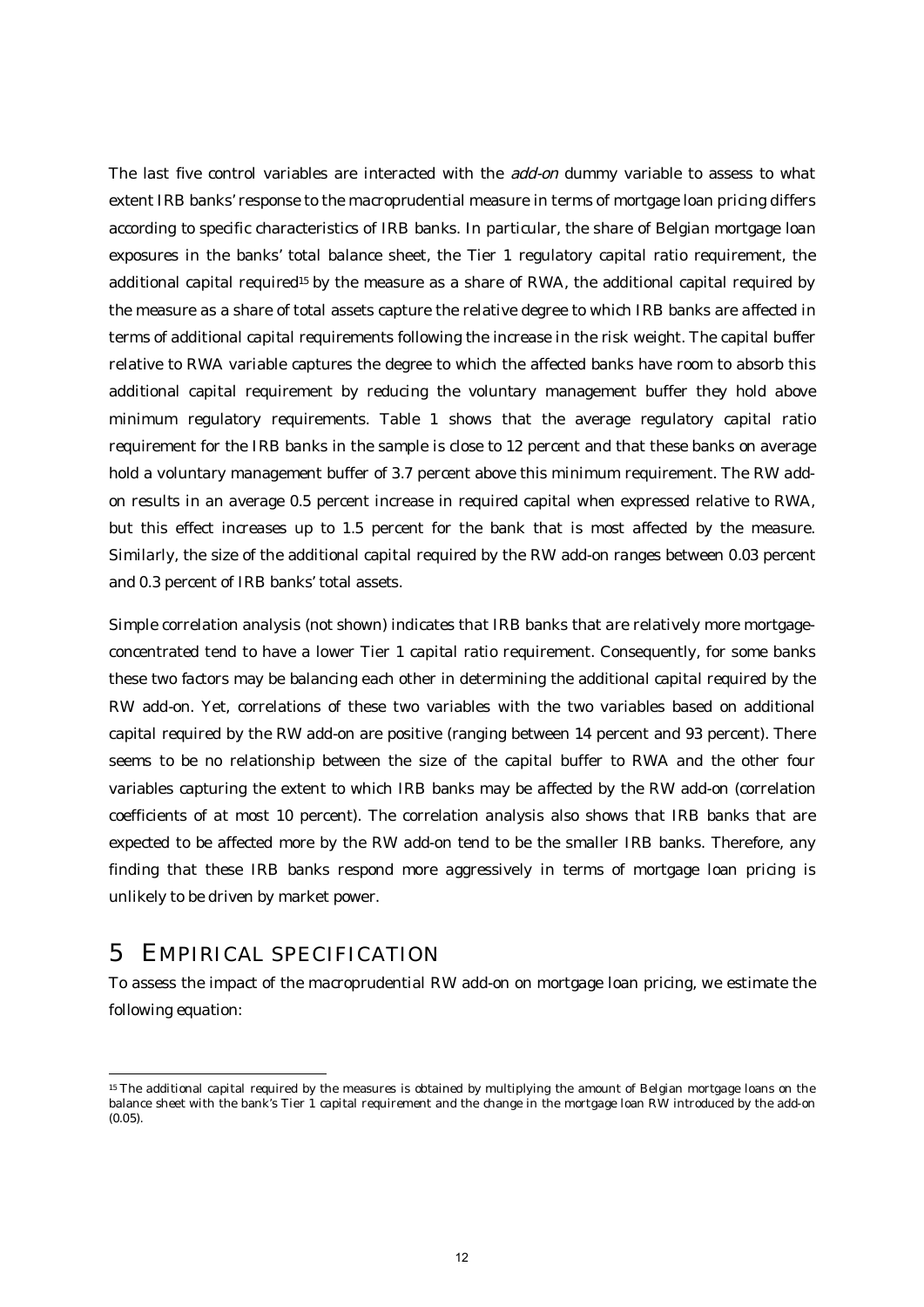$$
spread_{b,t} = \alpha + \beta_{b,t} \ add \cdot on_t + \delta X_{b,t-1} + FE_b + FE_t + \varepsilon_{b,t} \tag{1}
$$

where spread<sub>b</sub>, denotes the mortgage loan spread charged by bank b in month t, add-on<sub>t</sub> is an indicator variable that equals 1 for banks that use the IRB approach for determining the risk weights on mortgages during the months in which the RW add-on is in place (from December 2013 onwards) and 0 otherwise,  $X_{b,t-1}$  is a vector of additional bank-specific control variables,  $FE_b$  and  $FE_t$ denote bank and time fixed effects, respectively, and  $\varepsilon_{b,t}$  is a normally distributed error term.

The impact of the RW add-on on the mortgage loan spread is captured by the difference-indifferences estimator  $\beta_{b,t}$ , which is defined as

$$
\beta_{b,t} = \beta_0 + \beta_1 Z_{b,t-1} \tag{2}
$$

where  $Z_{b,t-1}$  is a vector of bank specific control variables that we interact with the add-on indicator.

Equation (1) can be rewritten as

$$
spread_{b,t} = \alpha + \beta_0 \, add \cdot on_t + \beta_1 \, Z_{b,t-1} \, add \cdot on_t + \gamma X_{b,t-1} + FE_b + FE_t + \varepsilon_{b,t} \tag{3}
$$

The parameter  $\beta_{b,t} = \beta_0$  is obtained when the add-on indicator is not interacted with any control variables  $Z_{b,t-1}$  and therefore captures the average impact of the add-on on the IRB banks in the sample. When the variables in  $Z_{b,t-1}$  are included,  $\beta_{b,t}$  equals the expression in equation (2), which allows us to quantify the heterogeneous reactions of mortgage loan spreads across IRB banks.

#### 6 RESULTS

This section reports the results of the econometric analysis of the impact of the Belgian macroprudential RW add-on on IRB banks' mortgage loan spreads. We consider several model specifications and three different sample periods.

#### 6.1 Full sample

Table 2 reports the results that are obtained when using the full sample ranging from January 2003 to December 2015. The starting point of our analysis is a baseline model where mortgage loan spreads are regressed on a constant, the add-on indicator variable, a set of bank-specific variables as well as time and bank-specific fixed effects (Model 1). In this baseline specification, the add-on is estimated to have increased mortgage loan spreads, on average, by 11 basis points. Furthermore, some bank characteristics explain differences in mortgage loan pricing in this baseline specification. First, IRB banks on average tend to charge higher mortgage loan spreads (as also apparent in Figure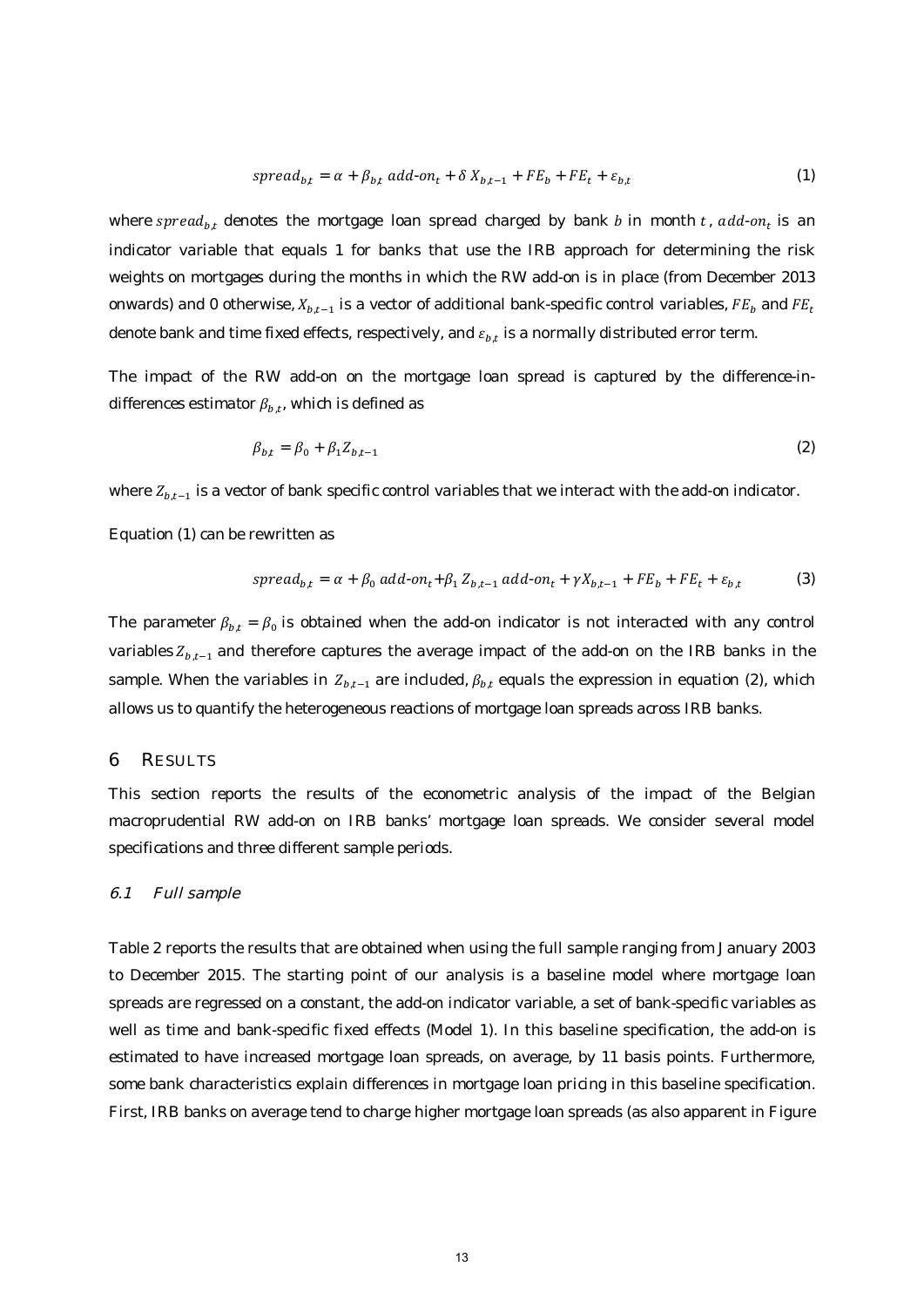1), but in economic terms, the difference between IRB and STA banks' lending spreads is rather modest (16 basis points). Also the coefficients on total assets, the loan-to-deposit ratio and the domestic mortgage loan share are positive and statistically significant throughout all model specifications. The first implies that larger banks tend to charge, on average, higher spreads on their mortgage loans, probably due to their market power. Second, a smaller share of deposit funding is associated with higher mortgage loan spreads. In fact, a high loan-to-deposit ratio implies that a large share of loans is funded by sources other than customer deposits. To the extent that market funding is cheaper than deposit funding due to, for example, regulation on the remuneration of saving deposits, a stronger reliance on market funding allows banks to increase lending margins. To conclude, there is some evidence that mortgage-specialised banks tend to charge a higher price for mortgage loans, but this effect is only marginally significant. These results on the bank-specific control variables hold across all model specifications in Table 2.

The subsequent specifications of the model (Model 2 to Model 6 in Table 2) extend the baseline model by adding one control variable at a time. More specifically, these control variables are interactions between the add-on dummy and bank-specific characteristics, such as the share of domestic mortgage loans in total assets, the Tier 1 regulatory capital ratio requirement, the additional capital required by the measure as a share of RWA, the additional capital required by the measure as a share of total assets, and the banks' capital buffer as a share of RWA. These model specifications aim at exploring whether the effect of the RW add-on on mortgage loan spreads differs across IRB banks, depending on their specific characteristics. In particular, the first four control variables are expected to positively affect the impact of the RW add-on on lending spreads, as they capture the relative degree to which IRB banks are affected in terms of additional capital requirements following the increase in the RW. In contrast, the capital buffer variable captures the degree to which the affected banks have room to absorb this additional capital requirement by reducing the voluntary management buffer they hold above the Tier 1 regulatory capital ratio requirement and therefore is expected to negatively affect the impact of the RW add-on on the mortgage loan spread.

The estimates for Model 2 reveal that, in line with the findings of Basten and Koch (2015) for the Swiss countercyclical capital buffer, banks for which the mortgage exposures that are affected by the macroprudential measure account for a larger share of the balance sheet raise the loan spreads significantly more after the introduction of the measure. Due to the specific real estate focus of the add-on, banks with a higher concentration of their assets in mortgage loan exposures experience a relatively stronger increase in their cost of funds, which they in turn pass on, at least partially, to their customers. Consistent with the findings of Carlson, et al. (2013), Aiyar et al. (2014) and Basten and Koch (2015) our results reveal that the capitalization characteristics of banks are a significant determinant of their reaction to increased capital requirements in terms of loan pricing. While the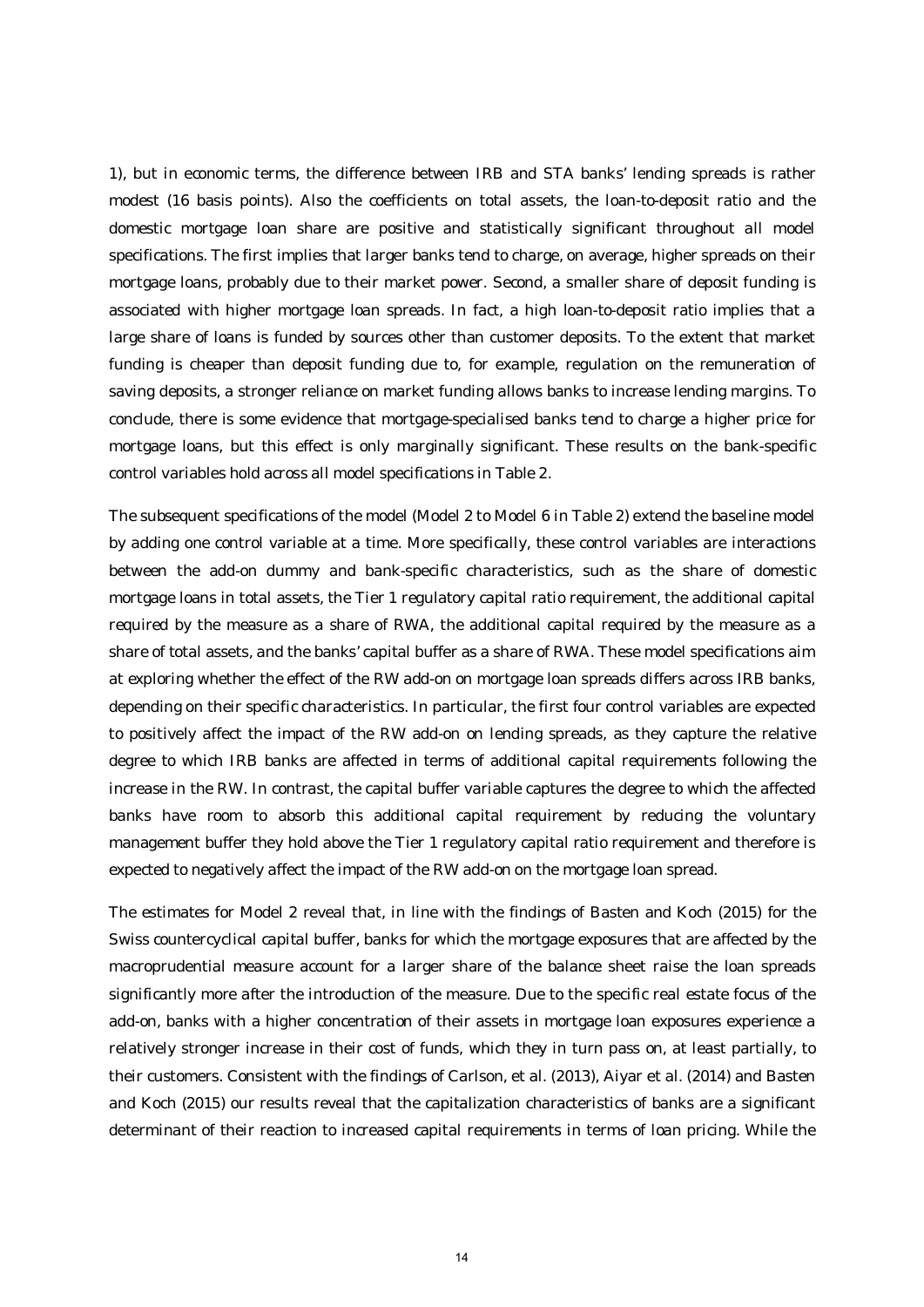level of the Tier 1 regulatory capital ratio requirement does not significantly lead to a higher increase in mortgage loan spreads (Model 3), we observe that banks for which the additional capital required by the macroprudential measure is relatively larger do react by raising the price of mortgage lending more. This effect is statistically significant only when the additional capital is measured in relation to total assets (Model 5), however. Finally, Model 6 shows that banks that have a lower capital buffer above minimum regulatory capital requirements react more strongly to the additional capital requirement than less capital-constrained banks. The negative and statistically significant coefficient of the capital buffer variable implies that IRB banks that hold a larger voluntary management capital buffer raise mortgage loan pricing by less after the introduction of the RW add-on.

The last four specifications (Model 7 to 10) each consider one of the first four control variables, which capture the relative effect of the macroprudential measure in terms of additional required capital, in combination with the capital buffer variable. These specifications not only confirm the previous findings, but also reinforce them. In particular, in Model 9 the coefficient on the interaction between the add-on dummy and additional capital as a share of RWA is statistically significant (at the 10 percent level).

The aforementioned results indicate the add-on had a heterogeneous impact on IRB banks' mortgage loan spreads. Figure 2 sheds light on the implied impact of the Belgian macroprudential measure across individual IRB banks for different model specifications. In the figure, dots represent IRB banks for which the model implied impact<sup>16</sup> of the add-on is statistically significant (at the 95 percent confidence level), while dashes represent those IRB banks for which the effect is not statistically significant. As already mentioned, the baseline model (Model 1) shows a statistically significant 11 basis points average effect of the RW add-on on mortgage loan spreads. The results for the other model specifications (Model 6 to 10) given an indication of the economic significance of the variation of individual impacts across IRB banks: the increase in mortgage loan spreads as a consequence of the add-on ranges between 0 and 35 bps. Overall, these findings suggest that the impact of the macroprudential measure on mortgage pricing is limited.

1

<sup>&</sup>lt;sup>16</sup> For each IRB bank, the average impact over the months during which the RW add-on is in place is shown.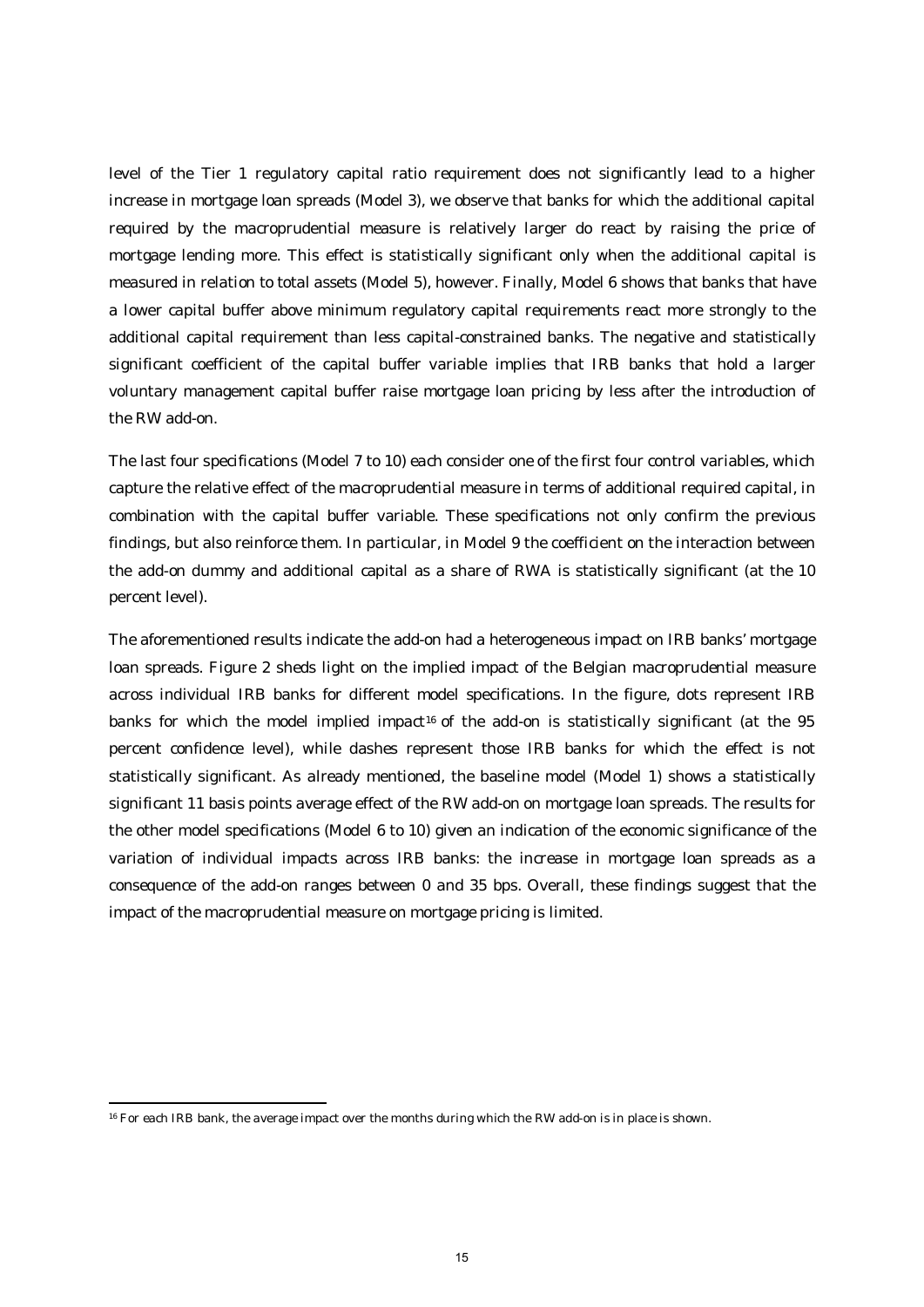|                                              | Model 1                                                                                                                             | Vlodel <sub>2</sub>              | Model 3               | Model 4    | Model 5                 | Model 6    | Model <sup>®</sup>               | Model 8               | Vlodel 9                | Model 10                |
|----------------------------------------------|-------------------------------------------------------------------------------------------------------------------------------------|----------------------------------|-----------------------|------------|-------------------------|------------|----------------------------------|-----------------------|-------------------------|-------------------------|
| Add-on                                       | $13**$<br>0.11                                                                                                                      | $-0.001$                         | 0.046                 | $0.088*$   | 0.001                   | $0.198***$ | 0.082                            | 0.154                 | $0.168***$              | 0.083                   |
| Add-on x (BE mortgage loans / Total assets)  | (0.048)                                                                                                                             | $0.594***$<br>(0.063)<br>(0.225) | (0.095)               | (0.053)    | (0.062)                 | (0.051)    | $0.632***$<br>(0.224)<br>(0.063) | (0.102)               | (0.054)                 | (0.061)                 |
| Add-on x Tier 1 capital ratio requirement    |                                                                                                                                     |                                  | (0.639)<br>0.559      |            |                         |            |                                  | (0.656)<br>0.355      |                         |                         |
| Add-on x (Additional capital / RWA)          |                                                                                                                                     |                                  |                       | 5.122      |                         |            |                                  |                       | $7.126*$                |                         |
|                                              |                                                                                                                                     |                                  |                       | (4.092)    |                         |            |                                  |                       | (4.246)                 |                         |
| Add-on x (Additional capital / Total assets) |                                                                                                                                     |                                  |                       |            | $77.054***$<br>(33.705) |            |                                  |                       |                         | $04.947***$<br>(33.518) |
| Add-on x (Capital buffer / RWA)              |                                                                                                                                     |                                  |                       |            |                         | $2.254***$ | $2.422***$                       | $2.225***$            | $2.384***$              | $2.438***$              |
|                                              |                                                                                                                                     |                                  |                       |            |                         | (0.474)    | $(0.481)$<br>$0.165***$          | $(0.477)$<br>0.166*** | $(0.492)$<br>$0.167***$ | $(0.485)$<br>$0.166***$ |
| IRB                                          | $3**$<br>0.16                                                                                                                       | $0.162***$                       | $0.163***$            | $0.164***$ | $0.162***$              | $0.166***$ |                                  |                       |                         |                         |
|                                              | $(0.040)$<br>0.162***                                                                                                               | (0.040)                          | (0.040)               | (0.040)    | $(0.040)$<br>$0.132***$ | (0.040)    | $(0.040)$<br>$0.133***$          | (0.040)               | $(0.040)$<br>$0.155***$ | $(0.040)$<br>0.133***   |
| Log total assets                             |                                                                                                                                     | $0.131***$                       | $0.160***$            | $0.154***$ |                         | $0.165**$  |                                  | $0.164***$            |                         |                         |
|                                              |                                                                                                                                     | (0.047)                          | (0.042)               | (0.044)    | (0.046)                 | (0.041)    | (0.046)                          | (0.042)               | (0.044)                 | (0.046)                 |
| Profit / Total assets                        |                                                                                                                                     | $-1.61$                          | $-1.617$              | $-1.626$   | $-1.553$                | $-1.45$    | $-1.35$                          | $-1.408$              | $-1.352$                | $-1.286$                |
|                                              |                                                                                                                                     | (1.606)                          | $(1.627)$<br>0.236*** | (1.619)    | $(1.607)$<br>0.216***   | (1.632)    | $(1.619)$<br>0.213***            | (1.640)               | $(1.633)$<br>$0.222***$ | (1.621)                 |
| Total loans / Deposits                       |                                                                                                                                     | $0.220***$                       |                       | $0.230***$ |                         | $0.234***$ |                                  | $0.232***$            |                         | $0.209***$              |
|                                              | $(0.041)$ $(1.687)$ $(1.618)$ $(1.618)$ $(0.23***)$ $(0.065)$ $(0.065)$ $(0.044)$ $(0.044)$ $(0.044)$ $(0.044)$ $(0.044)$ $(0.156)$ | (0.065)                          | (0.065)               | (0.065)    | (0.065)                 | (0.065)    | (0.065)                          | (0.065)               | (0.064)                 | (0.065)                 |
| Cost / Income                                |                                                                                                                                     | 0.023                            | 0.031                 | 0.029      | 0.025                   | 0.036      | 0.03                             | 0.037                 | 0.036                   | 0.032                   |
|                                              |                                                                                                                                     | (0.045)                          | (0.044)               | (0.044)    | (0.045)                 | (0.045)    | (0.045)                          | (0.045)               | (0.045)                 | (0.045)                 |
| Loan loss / Total loans                      |                                                                                                                                     | 2.6                              | 3.282                 | 3.076      | 2.426                   | 3.389      | 2.491                            | 3.289                 | 2.878                   | 2.287                   |
|                                              |                                                                                                                                     | (3.659)                          | (3.710)               | (3.722)    | (3.680)                 | (3.672)    | (3.648)                          | (3.699)               | (3.705)                 | (3.668)                 |
| BE mortgage loans / Total assets             |                                                                                                                                     | 0.234                            | $0.265*$              | $0.268*$   | 0.245                   | $0.291*$   | $0.265*$                         | $0.293*$              | $0.303*$                | $0.276*$                |
|                                              |                                                                                                                                     | (0.156)                          | (0.156)               | (0.156)    | (0.156)                 | (0.157)    | (0.157)                          | (0.157)               | $(0.157)$<br>$0.459***$ | (0.157)                 |
| Constant                                     | $7***$                                                                                                                              | $0.508***$                       | $0.450***$            | $0.463***$ | $0.508***$              | $0.437***$ | $0.502***$                       | $0.439***$            |                         | $0.503***$              |
|                                              | $\frac{(0.099)}{0.835}$                                                                                                             | (0.105)                          | (0.099)               | (0.101)    | (0.105)                 | (0.099)    | (0.105)                          | (0.099)               | (0.101)                 | (0.105)                 |
| Adjusted R-squared                           |                                                                                                                                     | 0.835                            | 0.835                 | 0.835      | 0.835                   | 0.835      | 0.836                            | 0.835                 | 0.835                   | 0.836                   |
| Log-likelihood                               | $-206.058$                                                                                                                          | 201.576                          | 205.856               | 205.636    | 202.259                 | 202.276    | 197.201                          | 202.195               | $-201.468$              | 197.837                 |
| Observations                                 | 1646                                                                                                                                | 1646                             | 1646                  | 1646       | 1646                    | 1646       | 1646                             | 1646                  | 1646                    | 1646                    |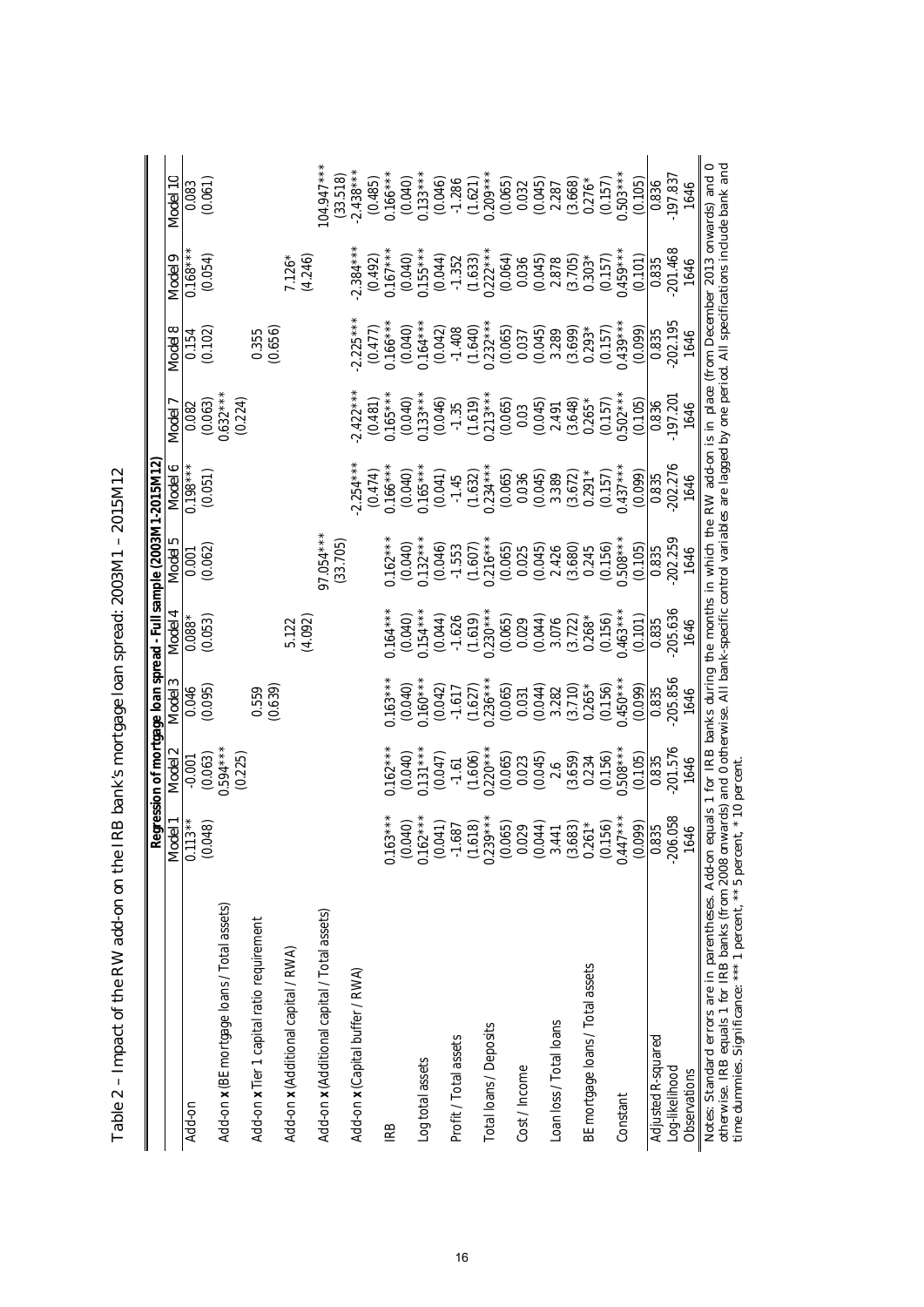Figure 2 - Model implied impact of the Belgian real estate RW add-on on IRB banks' mortgage loan spreads (full sample)



Note: Dots represent IRB banks for which the model implied impact of the add-on is statistically significant (at the 95 percent confidence level), dashes represent IRB banks for which the effect is not statistically significant.

#### 6.2 Alternative samples

To analyse whether our findings are robust to changes in the control sample considered, we repeat the exercise while shortening the sample before the introduction of the RW add-on to two cut-off points. First, as the distinction between IRB and STA banks begins only with the introduction of Basel II in 2008, we test robustness to excluding the pre-Basel II era by restricting the sample to encompass only the Basel II period (i.e. starting in January 2008). Second, as the financial crisis entailed exceptional circumstances and may have affected banks' lending spreads in a structural manner, we re-estimate the models restricting the sample to the period after the aftermath of the financial crisis (i.e. starting in January 2011).

Table 3 presents the results of the same ten models, relying on the sample ranging from January 2008 to December 2015. First, the average impact of the add-on (8 basis points) estimated in Model 1 is no longer statistically significant. Concerning the relationship between the other bank-specific characteristics and the pricing of mortgage loans, the baseline specification shows that the mortgage loan spread in IRB banks is estimated to be on average about 90 basis points higher than for STA banks. We no longer find a significant effect of bank size and the statistical significance of the loanto-deposit ratio reduces. Instead, banks' cost to income ratio becomes significantly negative. A possible explanation is that after the financial crisis, in contrast to the buoyant times before the crisis, cost efficiency has increasingly become a point of attention. Therefore, in addition to cutting costs, banks with higher cost to income ratios may aim at raising revenues by increasing mortgage loan volumes through lowering their mortgage lending spreads. In addition, also the negative coefficient of the bank profitability variable becomes marginally significant when the sample period only starts in 2008. The negative relationship between bank profitability and spreads seems to be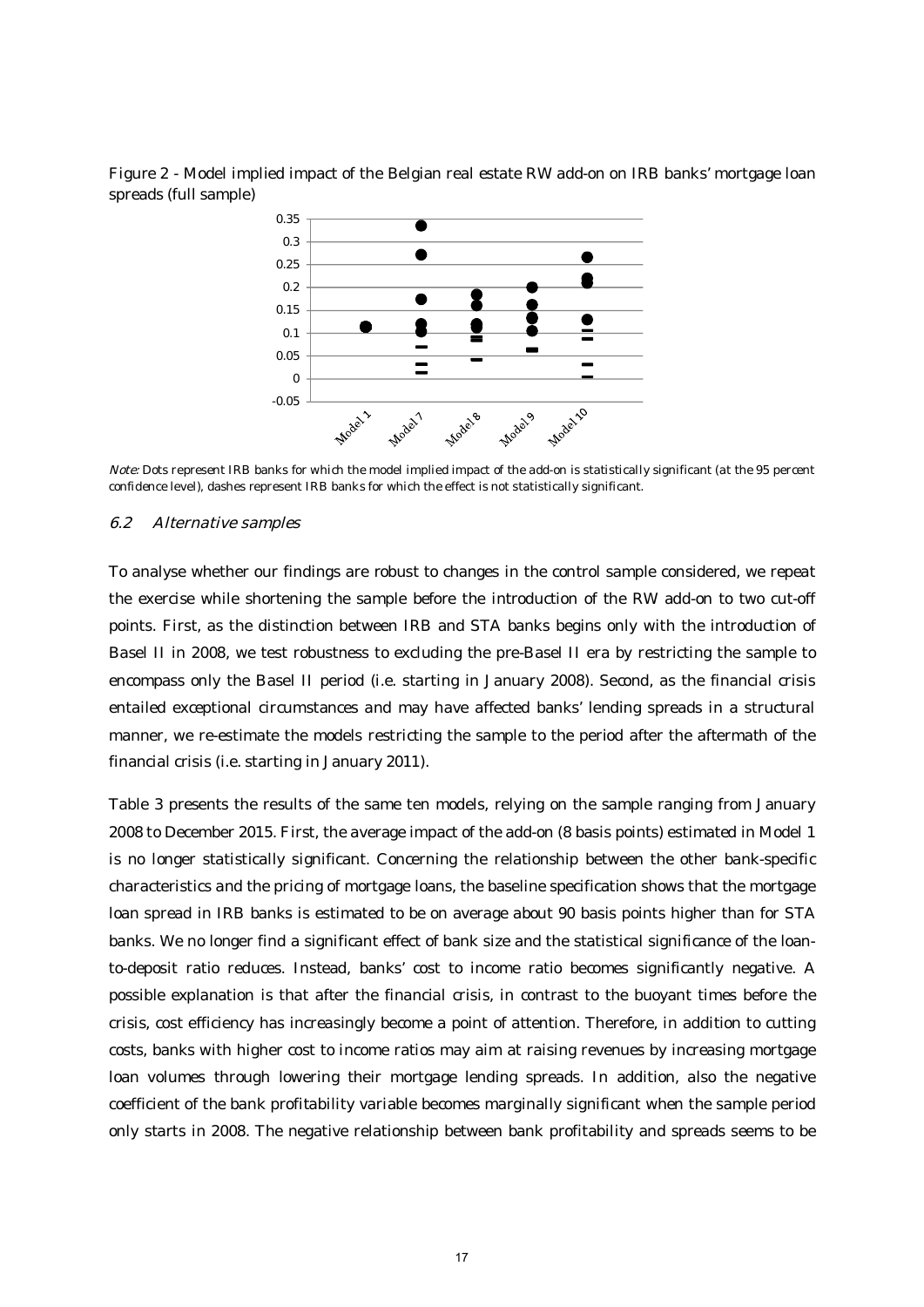driven by observations during the financial crisis with extremely low profitability, while at the same time spreads were raised to relatively high levels. As removing the pre-crisis period increases the weight of these observations in the sample, the significance of the negative relationship, which was already present in the full sample, increases somewhat. Again, these findings apply to all model specifications in the table.

Concerning the contribution of bank-specific characteristics in determining the impact of the add-on on mortgage loan spreads (Model 2 to Model 10), the main conclusions obtained from the full sample continue to hold: more mortgage-specialised IRB banks, IRB banks for which the RW add-on results in a larger additional capital requirement relative to total assets, and capital-constrained IRB banks more strongly revise mortgage loan spreads upwards after the introduction of the add-on.

Figure 3 presents the model-implied impacts of the RW add-on on individual IRB banks for the Basel II sample. Compared to Figure 2, the number of IRB banks for which the estimated effect of the macroprudential measure is statistically significant has reduced across all model specifications. Yet, the main finding of heterogeneous impact across IRB banks and the overall limited magnitude of the impact of the measure on lending spread continues to hold: the increase in mortgage loan spreads as a consequence of the add-on ranges between 0 and 30 basis points, with an average of a not statistically significant 8 basis points.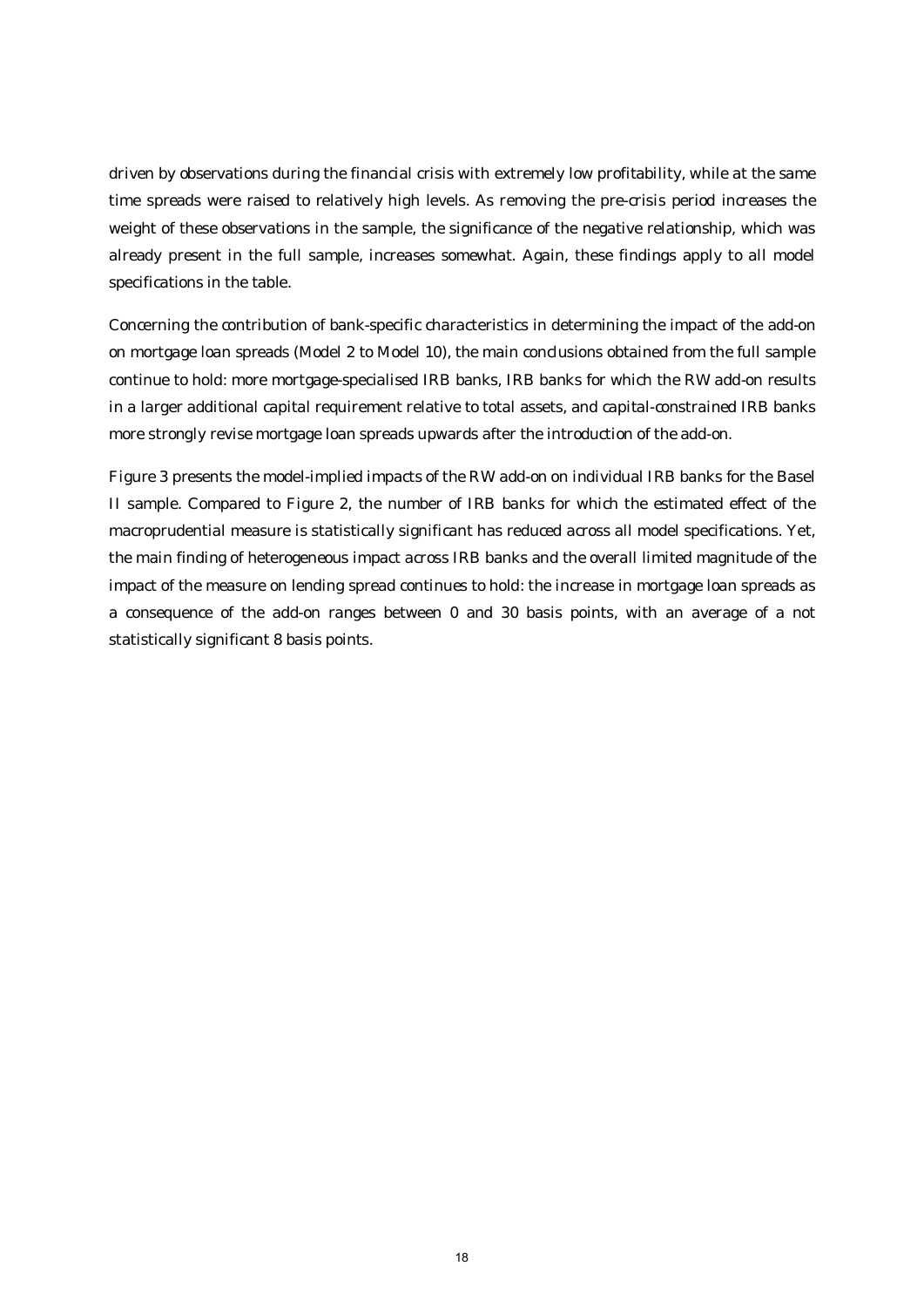|                                                                                                                                                                                                                                                                                                            |                      |                                    |                        |                       | Regression of mortgage loan spread (2008M1-2015M12) |                                                                                                                |                        |                         |                         |                         |
|------------------------------------------------------------------------------------------------------------------------------------------------------------------------------------------------------------------------------------------------------------------------------------------------------------|----------------------|------------------------------------|------------------------|-----------------------|-----------------------------------------------------|----------------------------------------------------------------------------------------------------------------|------------------------|-------------------------|-------------------------|-------------------------|
|                                                                                                                                                                                                                                                                                                            | Model                | Model 2                            | Model 3                | Model 4               | Model 5                                             | Model 6                                                                                                        | Model 7                | Vlodel 8                | Vlodel 9                | Model 10                |
| Add-on                                                                                                                                                                                                                                                                                                     | (0.048)<br>0.076     | $-0.053$                           | (0.104)<br>0.073       | (0.053)<br>0.058      | (0.061)<br>$-0.047$                                 | $0.146***$<br>(0.053)                                                                                          | (0.062)<br>0.018       | (0.113)<br>0.168        | (0.055)<br>$0.125**$    | (0.061)<br>0.023        |
| Add-on x (BE mortgage loans / Total assets)                                                                                                                                                                                                                                                                |                      | $(0.062)$<br>$0.665***$<br>(0.230) |                        |                       |                                                     |                                                                                                                | $0.689***$<br>(0.230)  |                         |                         |                         |
| Add-on x Tier 1 capital ratio requirement                                                                                                                                                                                                                                                                  |                      |                                    | (0.726)<br>0.025       |                       |                                                     |                                                                                                                |                        | (0.759)<br>$-0.183$     |                         |                         |
| Add-on x (Additional capital / RWA)                                                                                                                                                                                                                                                                        |                      |                                    |                        | (4.523)<br>3.68       |                                                     |                                                                                                                |                        |                         | 5.056<br>(4.697)        |                         |
| Add-on x (Additional capital / Total assets)                                                                                                                                                                                                                                                               |                      |                                    |                        |                       | $06.149***$<br>(34.758)                             |                                                                                                                |                        |                         |                         | $10.510**$              |
| Add-on x (Capital buffer / RWA)                                                                                                                                                                                                                                                                            |                      |                                    |                        |                       |                                                     | $1.862***$<br>(0.519)                                                                                          | $2.006***$<br>(0.510)  | $1.879***$              | $1.938**$               | $(34.603)$<br>1.994 *** |
| IRB                                                                                                                                                                                                                                                                                                        | $0.878**$            | $0.886***$                         | $0.879***$             | $0.886***$            | $0.906***$                                          | $0.866***$                                                                                                     | $0.873***$             | $(0.533)$<br>$0.863***$ | $(0.529)$<br>$0.877***$ | $(0.509)$<br>$0.894***$ |
|                                                                                                                                                                                                                                                                                                            | (0.146)              | (0.146)                            | (0.147)                | (0.149)               | (0.148)                                             | (0.146)                                                                                                        | (0.146)                | (0.148)                 | $(0.149)$<br>0.057      | (0.148)                 |
| Log total assets                                                                                                                                                                                                                                                                                           | 0.061                | 0.031                              | 0.061                  | 0.055                 | 0.029                                               | 0.065                                                                                                          | 0.035                  | 0.066                   |                         | 0.033                   |
| Profit / Total assets                                                                                                                                                                                                                                                                                      | (0.063)<br>$-3.477$  | (0.067)<br>$-3.315$ <sup>*</sup>   | (0.064)<br>$3.474*$    | $-3.438*$<br>(0.066)  | (0.067)<br>$-3.279*$                                | $-3.240*$<br>(0.063)                                                                                           | $-3.054*$<br>(0.066)   | $-3.266*$<br>(0.064)    | $-3.176*$<br>(0.066)    | $-3.018$<br>(0.067)     |
|                                                                                                                                                                                                                                                                                                            | (1.844)              | (1.835)                            | (1.855)                | (1.844)               | (1.838)                                             |                                                                                                                | (1.843)                | (1.863)                 |                         | (1.846)                 |
| Total loans / Deposits                                                                                                                                                                                                                                                                                     | $0.165$ <sup>+</sup> | 0.141                              | $0.165*$               | $0.157*$              | 0.134                                               | $(1.853)$<br>0.167*                                                                                            | 0.142                  | $0.169*$                | $(1.853)$<br>0.156*     | 0.135                   |
|                                                                                                                                                                                                                                                                                                            | (0.089)              | (0.087)                            | (0.089)                | (0.088)               | (0.088)                                             | (0.089)                                                                                                        | (0.088)                | (0.089)                 | (0.088)                 | (0.088)                 |
| Cost / Income                                                                                                                                                                                                                                                                                              | $-0.154*$<br>(0.048) | $0.161***$<br>(0.049)              | $-0.154***$<br>(0.048) | $0.153***$<br>(0.048) | $0.156**$<br>(0.048)                                | $-0.145***$<br>(0.048)                                                                                         | $-0.151***$<br>(0.049) | $0.146**$<br>(0.048)    | $0.143***$<br>(0.047)   | $0.146***$<br>(0.048)   |
| Loan loss / Total loans                                                                                                                                                                                                                                                                                    | $-3.172$             | $-4.206$                           | $-3.18$                | $-3.478$              | $-4.424$                                            | $-3.199$                                                                                                       | $-4.272$               | $-3.139$                | $-3.62$                 | $-4.505$                |
|                                                                                                                                                                                                                                                                                                            | (4.167)              | (4.150)                            | (4.207)                | $(4.222)$<br>0.017    | (4.177)                                             | (4.178)                                                                                                        | (4.165)                | (4.217)                 | (4.233)                 | (4.193)                 |
| BE mortgage loans / Total assets                                                                                                                                                                                                                                                                           | 0.012                | 0.022                              | 0.012                  |                       | 0.018                                               | 0.024                                                                                                          | 0.035                  | 0.023                   | 0.031                   | 0.031                   |
|                                                                                                                                                                                                                                                                                                            | (0.226)              | (0.225)                            | (0.226)                | (0.226)               | (0.226)                                             | (0.228)                                                                                                        | (0.227)                | (0.228)                 | (0.228)                 | (0.228)                 |
| Constant                                                                                                                                                                                                                                                                                                   | $1.023**$            | $1.085***$                         | $.023***$              | $1.037***$            | $1.092***$                                          | $005***$                                                                                                       | $.068***$              | $.004***$               | $1.024***$              | $1.076***$              |
|                                                                                                                                                                                                                                                                                                            | (0.142)              | (0.146)                            | (0.143)                | (0.146)               | (0.147)                                             | (0.142)                                                                                                        | (0.146)                | (0.143)                 | (0.146)                 | (0.148)                 |
| Adjusted R-squared                                                                                                                                                                                                                                                                                         | 0.78                 | 0.782                              | 0.779                  | 0.779                 | 0.781                                               | 0.78                                                                                                           | 0.782                  | 0.78                    | 0.78                    | 0.782                   |
| Log-likelihood                                                                                                                                                                                                                                                                                             | $-164.484$           | $-159.391$                         | 164.484                | 164.296               | 160.409                                             | $-162.198$                                                                                                     | 156.716                | $-162.18$               | $-161.844$              | 157.772                 |
| Observations                                                                                                                                                                                                                                                                                               | 1045                 | 1045                               | 1045                   | 1045                  | 1045                                                | 1045                                                                                                           | 1045                   | 1045                    | 1045                    | 1045                    |
| otherwise. IRB equals 1 for IRB banks (from 2008 onwards) and 0 otherwise. All bank-specific control variables are lagged by one period. All specifications include bank and<br>time dummies. Significance: *** 1 percent, ** 5 percent, * 10 percent<br>Notes: Standard errors are in parentheses. Add-on |                      |                                    |                        |                       |                                                     | equals 1 for IRB banks during the months in which the RW add-on is in place (from December 2013 onwards) and 0 |                        |                         |                         |                         |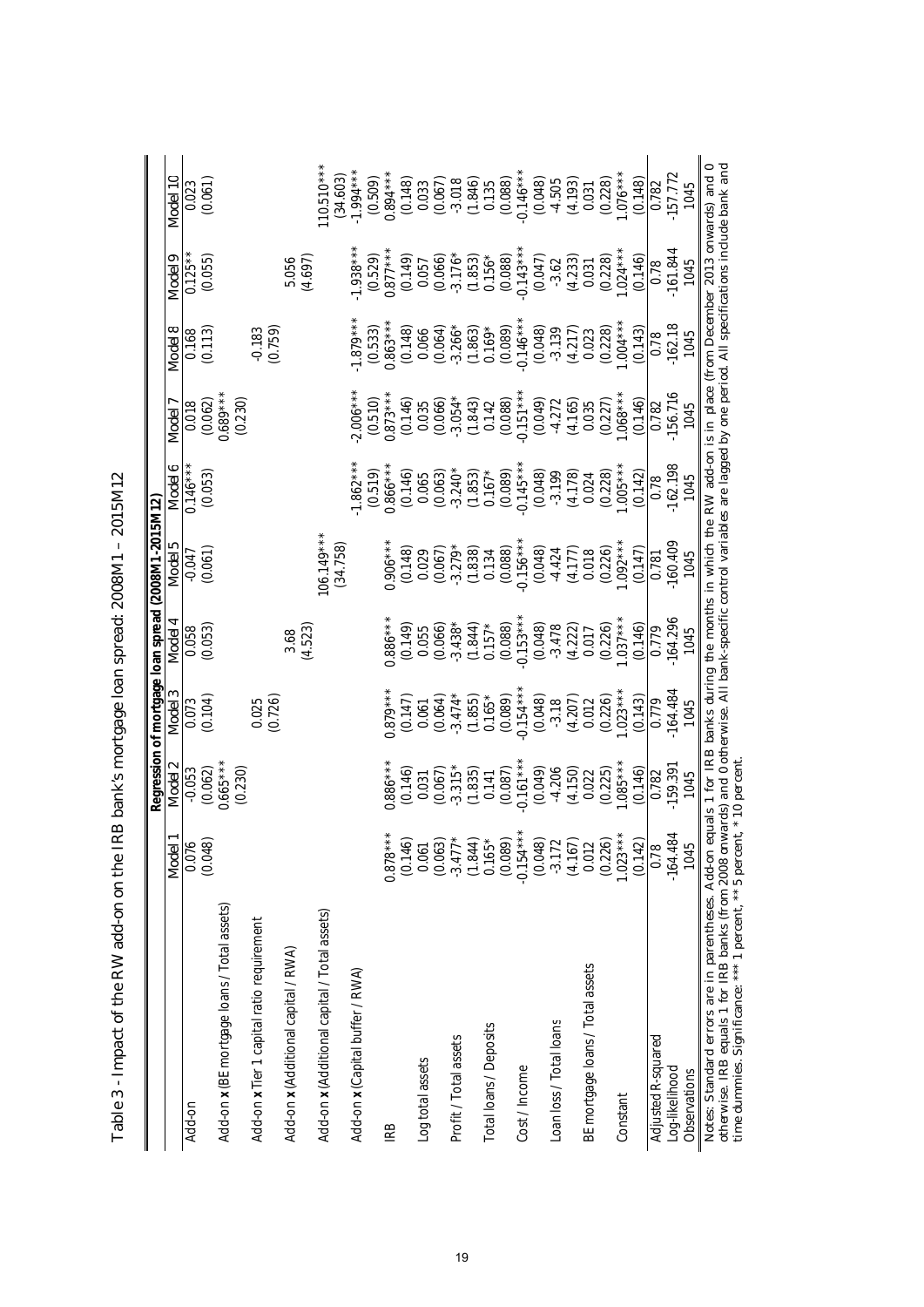



Note: dots represent credit institutions for which the average impact of the add-on as implied by the model is statistically significant (at the 95 percent confidence level), dashes represent non-statistically significant effects.

As a further robustness check, Table 4 reports the results for the sample starting in 2011, thereby excluding the financial crisis. In the baseline specification (Model 1), the average impact of the addon (4 basis points) remains statistically insignificant. Regarding the additional control variables, the difference between spreads charged by IRB banks and those charged by STA banks further increases to about 150 basis points, when using the sample from 2011 to 2015. Banks with a low cost to income ratio still charge significantly larger mortgage loan spreads and the positive relationship between the loan-to-deposit ratio and lending spreads increases again, confirming that cost efficient banks may feel less pressure to increase mortgage loan volumes through lowering spreads and larger reliance on market funding allows banks to increase their lending margins. Finally, it also emerges that, in contrast with the results based on the full sample (Table 2), banks with a higher share of domestic mortgage loans on their balance sheet priced mortgage credit more aggressively. A possible explanation for this finding is in line with the interpretation for the cost to income ratio: as a consequence of the very accommodative monetary policy stance in the aftermath of the financial crisis, banks may support profitability through increasing mortgage loan volumes. This incentive is stronger for banks with a more mortgage-specialised business model, as they have fewer alternative income sources when net interest income is increasingly under pressure.

While further reducing the control sample does not change the conclusion of statistically heterogeneous effects of the RW add-on across IRB banks, some differences compared to the previous results are noticeable however. In particular, whereas a larger voluntary management buffer above the minimum regulatory requirement still results in a lower increase in IRB banks' lending spreads, the domestic mortgage loan share no longer significantly contributes in explaining the effect of the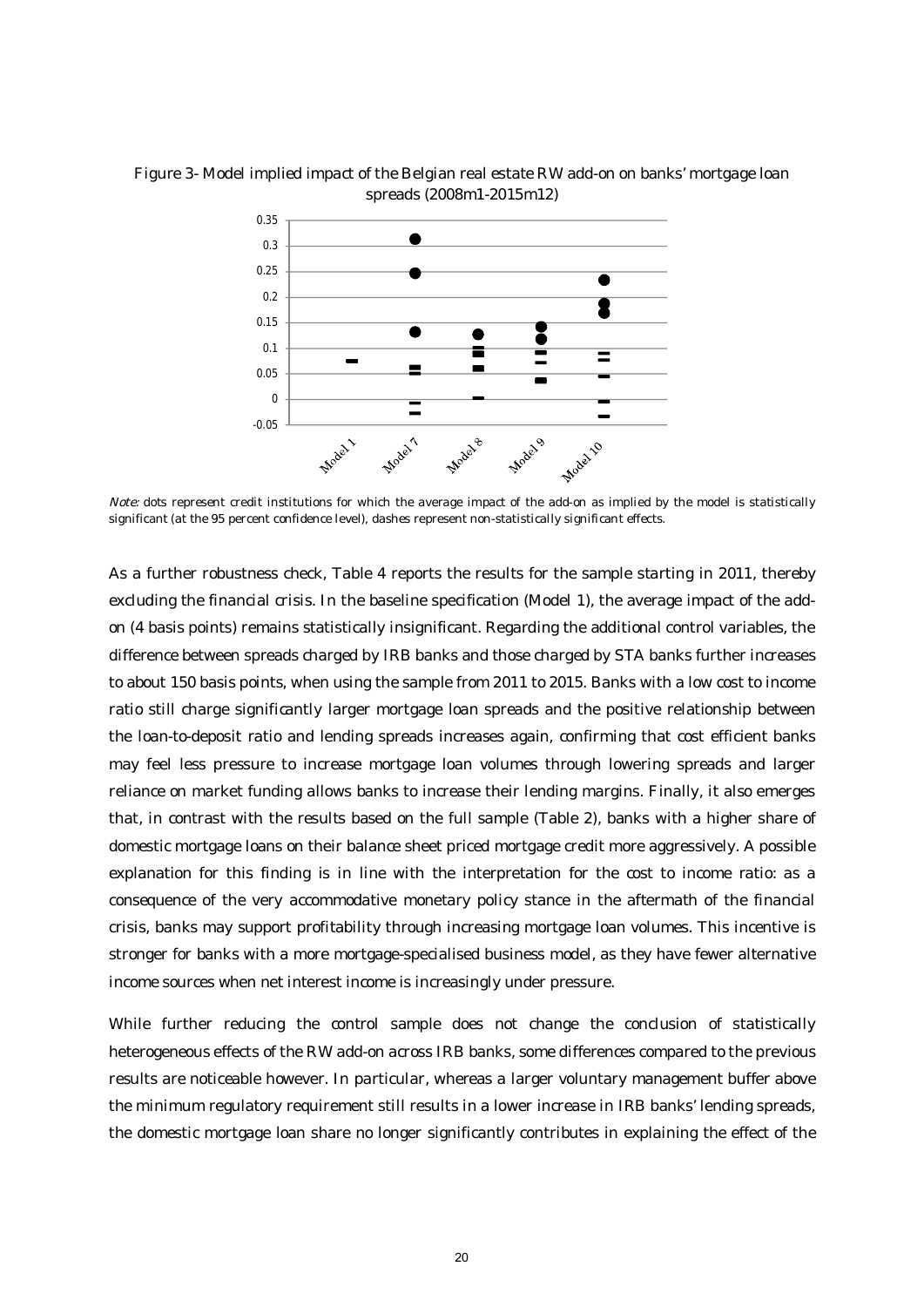RW add-on on lending spreads. Instead, the level of minimum regulatory requirement significantly increases IRB banks' reaction to the add-on, suggesting that banks that are relatively more affected increase spreads by a greater amount. In fact, the coefficient of the additional capital requirement relative to RWA is significant (at the 10 percent level) in Model 9.

Finally, Figure 4 shows that reducing the control sample results in a further reduction in both the statistical and economic significance of the model implied impacts. Overall, the impact on mortgage loan pricing is relatively limited and is more homogeneous across banks, with only a few banks raising spreads by more than 10 basis points.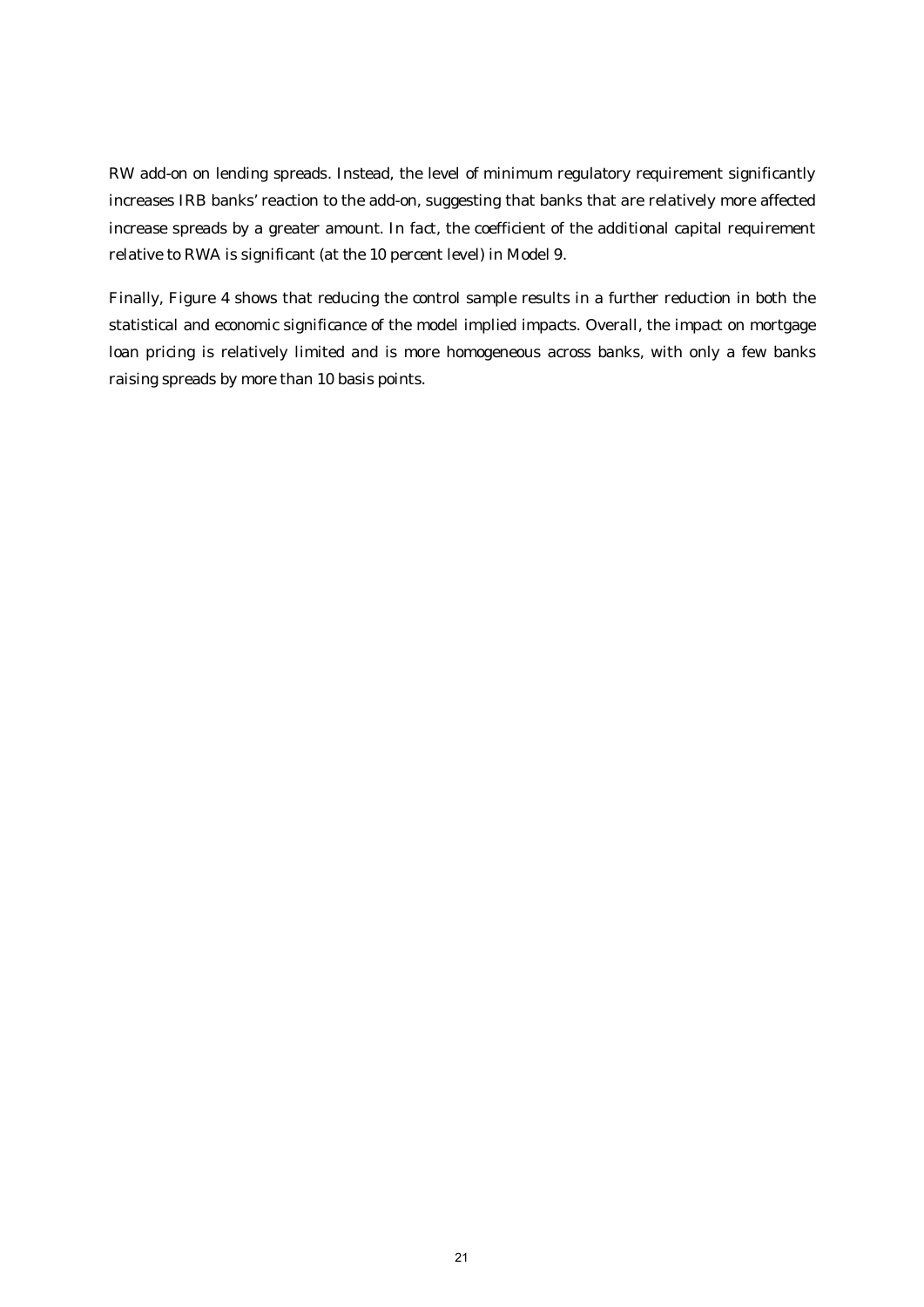| $2.169***$<br>$.594***$<br>$0.129***$<br>$-0.213**$<br>$0.569***$<br>(0.101)<br>(0.674)<br>(0.164)<br>(0.040)<br>(0.187)<br>$-0.049$<br>(0.097)<br>$-2.272$<br>(3.767)<br>$-0.46$<br>$535***$<br>$0.576***$<br>$0.143**$<br>(0.060)<br>(3.768)<br>(0.164)<br>(0.040)<br>(0.188)<br>(0.102)<br>$-1.018$<br>(0.208)<br>$-0.806$<br>0.063<br>$-0.101$<br>$-0.031$<br>$\begin{array}{l} (3.752) \\ 0.566*** \\ (0.164) \\ 0.144*** \\ (0.040) \\ (0.040) \\ (0.040) \\ (0.026) \\ (0.264) \\ (0.276) \\ (0.280) \\ (0.280) \\ (0.226) \\ (0.226) \\ (0.226) \\ (0.226) \\ (0.236) \\ (0.243) \\ (0.25) \\ (0.26) \\ (0.27) \\ (0.28) \\ (0.28) \\ (0.29) \\ (0.20) \\ (0.20) \\ (0.20) \\ (0.20)$<br>$0***$<br>(0.050)<br>(185)<br>(0.097)<br>616<br>0.043<br>$-0.04$<br>1.54<br>$\overline{Q}$<br>Add-on x (BE mortgage loans / Total assets)<br>Add-on x (Additional capital / Total assets)<br>Add-on x Tier 1 capital ratio requirement<br>Add-on x (Additional capital / RWA)<br>Add-on x (Capital buffer / RWA)<br>Loan loss / Total loans<br>Total loans / Deposits<br>Profit / Total assets<br>Log total assets<br>Cost/Income<br>Add-on<br><b>IRB</b> | $.570***$<br>(0.100)<br>(0.055)<br>(0.193)<br>(4.022)<br>$-0.055$<br>$-0.296$<br>0.019<br>5.234 | $.556***$<br>(32.849)<br>22.046<br>(0.061)<br>(0.192)<br>(0.102)<br>0.018<br>$-0.052$ | $2.534***$<br>$0.139***$<br>$.515***$<br>(0.489)<br>(0.053)<br>(0.186) | $2.525***$<br>$0.155**$<br>$-0.085$<br>(0.061)<br>(0.206) | $.865***$<br>$-0.089$<br>(0.098) | (0.056)<br>$0.110*$      | (0.061)<br>$0.112*$     |
|------------------------------------------------------------------------------------------------------------------------------------------------------------------------------------------------------------------------------------------------------------------------------------------------------------------------------------------------------------------------------------------------------------------------------------------------------------------------------------------------------------------------------------------------------------------------------------------------------------------------------------------------------------------------------------------------------------------------------------------------------------------------------------------------------------------------------------------------------------------------------------------------------------------------------------------------------------------------------------------------------------------------------------------------------------------------------------------------------------------------------------------------------------|-------------------------------------------------------------------------------------------------|---------------------------------------------------------------------------------------|------------------------------------------------------------------------|-----------------------------------------------------------|----------------------------------|--------------------------|-------------------------|
|                                                                                                                                                                                                                                                                                                                                                                                                                                                                                                                                                                                                                                                                                                                                                                                                                                                                                                                                                                                                                                                                                                                                                            |                                                                                                 |                                                                                       |                                                                        |                                                           |                                  |                          |                         |
|                                                                                                                                                                                                                                                                                                                                                                                                                                                                                                                                                                                                                                                                                                                                                                                                                                                                                                                                                                                                                                                                                                                                                            |                                                                                                 |                                                                                       |                                                                        |                                                           |                                  |                          |                         |
|                                                                                                                                                                                                                                                                                                                                                                                                                                                                                                                                                                                                                                                                                                                                                                                                                                                                                                                                                                                                                                                                                                                                                            |                                                                                                 |                                                                                       |                                                                        |                                                           | (0.611)                          |                          |                         |
|                                                                                                                                                                                                                                                                                                                                                                                                                                                                                                                                                                                                                                                                                                                                                                                                                                                                                                                                                                                                                                                                                                                                                            |                                                                                                 |                                                                                       |                                                                        |                                                           |                                  | $6.805*$<br>(4.113)      |                         |
|                                                                                                                                                                                                                                                                                                                                                                                                                                                                                                                                                                                                                                                                                                                                                                                                                                                                                                                                                                                                                                                                                                                                                            |                                                                                                 |                                                                                       |                                                                        |                                                           |                                  |                          | (32.462)<br>23.591      |
|                                                                                                                                                                                                                                                                                                                                                                                                                                                                                                                                                                                                                                                                                                                                                                                                                                                                                                                                                                                                                                                                                                                                                            |                                                                                                 |                                                                                       |                                                                        |                                                           | $2.335***$                       | $2.615***$               | $2.541***$<br>(0.486)   |
|                                                                                                                                                                                                                                                                                                                                                                                                                                                                                                                                                                                                                                                                                                                                                                                                                                                                                                                                                                                                                                                                                                                                                            |                                                                                                 |                                                                                       |                                                                        | $(0.494)$<br>1.510***                                     | $1.563***$<br>(0.477)            | $(0.493)$<br>1.553***    | $1.531***$              |
|                                                                                                                                                                                                                                                                                                                                                                                                                                                                                                                                                                                                                                                                                                                                                                                                                                                                                                                                                                                                                                                                                                                                                            |                                                                                                 |                                                                                       |                                                                        | (0.188)                                                   | (0.188)                          | (0.193)                  | (0.192)                 |
|                                                                                                                                                                                                                                                                                                                                                                                                                                                                                                                                                                                                                                                                                                                                                                                                                                                                                                                                                                                                                                                                                                                                                            |                                                                                                 |                                                                                       | $-0.019$                                                               | $-0.011$                                                  | $-0.029$                         | $-0.038$                 | $-0.032$                |
|                                                                                                                                                                                                                                                                                                                                                                                                                                                                                                                                                                                                                                                                                                                                                                                                                                                                                                                                                                                                                                                                                                                                                            |                                                                                                 |                                                                                       | (0.097)                                                                | (0.102)                                                   | (0.098)                          | (0.100)                  | (0.102)                 |
|                                                                                                                                                                                                                                                                                                                                                                                                                                                                                                                                                                                                                                                                                                                                                                                                                                                                                                                                                                                                                                                                                                                                                            |                                                                                                 | $-0.379$                                                                              | $-0.387$                                                               | $-0.548$<br>(3.757)                                       | (3.754)<br>$-0.271$              | 0.035                    | $-0.134$                |
|                                                                                                                                                                                                                                                                                                                                                                                                                                                                                                                                                                                                                                                                                                                                                                                                                                                                                                                                                                                                                                                                                                                                                            | $(3.778)$<br>$0.556***$                                                                         | $(3.771)$<br>0.554 ***                                                                | $0.605**$<br>(3.741)                                                   | $0.613***$                                                | $0.605***$                       | $(3.765)$<br>0.593***    | $(3.759)$<br>$0.592***$ |
|                                                                                                                                                                                                                                                                                                                                                                                                                                                                                                                                                                                                                                                                                                                                                                                                                                                                                                                                                                                                                                                                                                                                                            | (0.163)                                                                                         | (0.163)                                                                               | (0.165)                                                                | $(0.165)$<br>$-0.125***$                                  | (0.166)                          | $(0.164)$<br>$-0.122***$ | (0.164)                 |
|                                                                                                                                                                                                                                                                                                                                                                                                                                                                                                                                                                                                                                                                                                                                                                                                                                                                                                                                                                                                                                                                                                                                                            | $0.142***$                                                                                      | $0.144**$                                                                             | $0.125**$                                                              |                                                           | $0.113***$                       |                          | $0.125***$              |
|                                                                                                                                                                                                                                                                                                                                                                                                                                                                                                                                                                                                                                                                                                                                                                                                                                                                                                                                                                                                                                                                                                                                                            | (0.041)                                                                                         | (0.041)                                                                               | (0.039)                                                                | (0.039)                                                   | (0.039)                          | (0.039)                  | (0.039)                 |
|                                                                                                                                                                                                                                                                                                                                                                                                                                                                                                                                                                                                                                                                                                                                                                                                                                                                                                                                                                                                                                                                                                                                                            | $-1.646$                                                                                        | $-1.379$                                                                              | $-1.063$                                                               | $-0.974$                                                  | $-2.054$                         | $-1.739$                 | $-1.335$                |
| $1.378***$<br>(5.050)<br>$1.301***$<br>(5.067)<br>BE mortgage loans / Total assets                                                                                                                                                                                                                                                                                                                                                                                                                                                                                                                                                                                                                                                                                                                                                                                                                                                                                                                                                                                                                                                                         | $1.324***$<br>(5.102)                                                                           | $1.303***$<br>(5.076)                                                                 | $1.361***$<br>(5.036)                                                  | $1.365***$<br>(5.074)                                     | $1.426***$<br>(5.062)            | $1.399***$<br>(5.113)    | $1.368***$<br>(5.087)   |
| (0.393)<br>(0.391)                                                                                                                                                                                                                                                                                                                                                                                                                                                                                                                                                                                                                                                                                                                                                                                                                                                                                                                                                                                                                                                                                                                                         | (0.391)                                                                                         |                                                                                       | (0.389)                                                                | (0.390)                                                   | (0.392)                          |                          | (0.388)                 |
| $.218***$<br>$.183***$<br>Constant                                                                                                                                                                                                                                                                                                                                                                                                                                                                                                                                                                                                                                                                                                                                                                                                                                                                                                                                                                                                                                                                                                                         | $.233***$                                                                                       | $(0.389)$<br>$(229***$                                                                | $.137***$                                                              | $1.121***$                                                | $1.156***$                       | $(0.391)$<br>1.176***    | $1.166***$              |
| (0.227)<br>(0.233)                                                                                                                                                                                                                                                                                                                                                                                                                                                                                                                                                                                                                                                                                                                                                                                                                                                                                                                                                                                                                                                                                                                                         | (0.231)                                                                                         | (0.234)                                                                               | (0.227)                                                                | (0.234)                                                   | (0.228)                          | (0.232)                  | (0.235)                 |
| 0.845<br>0.843<br>Adjusted R-squared                                                                                                                                                                                                                                                                                                                                                                                                                                                                                                                                                                                                                                                                                                                                                                                                                                                                                                                                                                                                                                                                                                                       | 0.843                                                                                           | 0.843                                                                                 | 0.846                                                                  | 0.846                                                     | 0.847                            | 0.846                    | 0.846                   |
| 72.408<br>68.706<br>68.541<br>Log-likelihood                                                                                                                                                                                                                                                                                                                                                                                                                                                                                                                                                                                                                                                                                                                                                                                                                                                                                                                                                                                                                                                                                                               | 69.084                                                                                          | 68.791                                                                                | 75                                                                     | 75.119                                                    | 77.872                           | 75.932                   | 75.293                  |
| 649<br>649<br>649<br>Observations                                                                                                                                                                                                                                                                                                                                                                                                                                                                                                                                                                                                                                                                                                                                                                                                                                                                                                                                                                                                                                                                                                                          | 649                                                                                             | 649                                                                                   | 649                                                                    | 649                                                       | 649                              | 649                      | 649                     |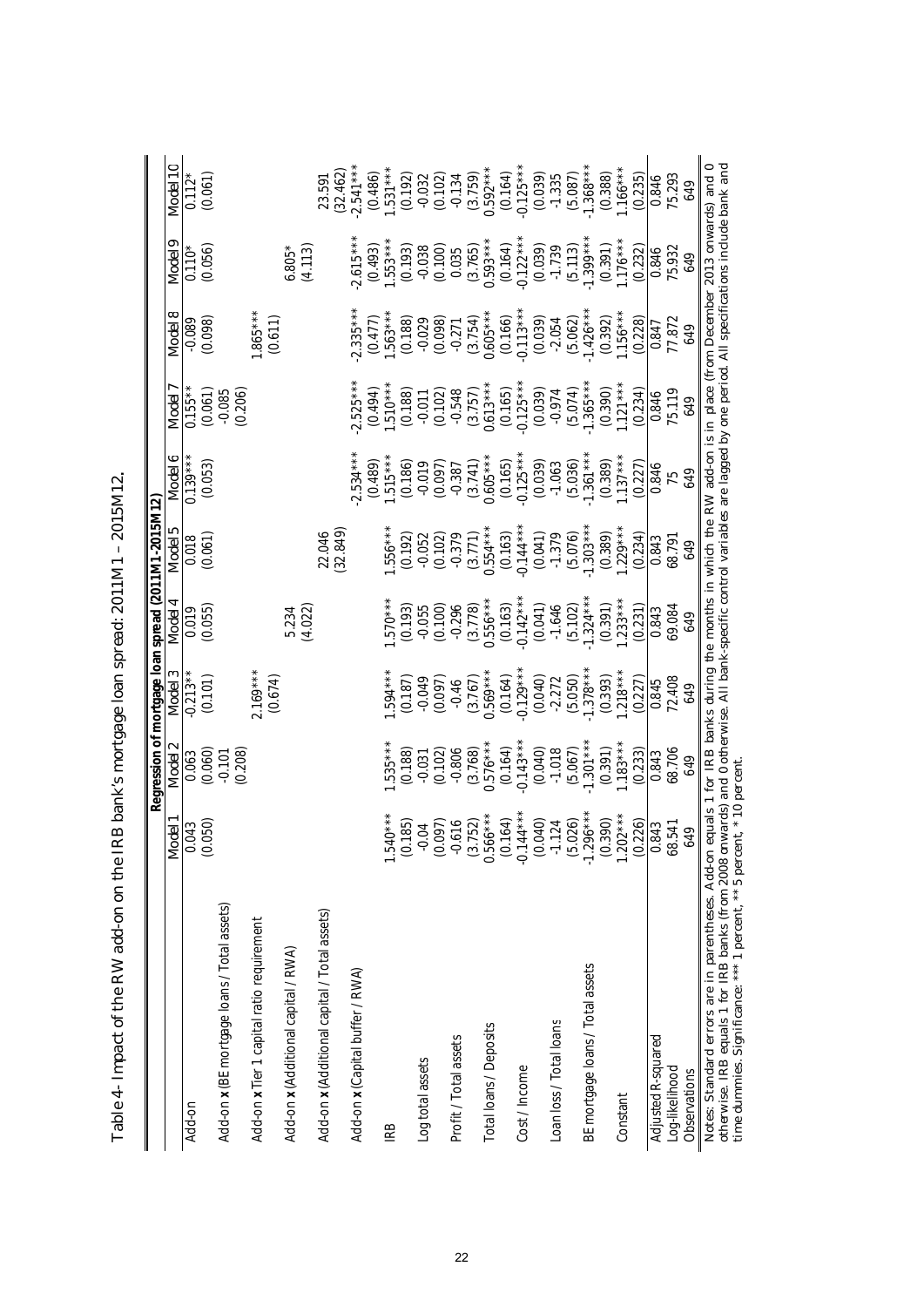

#### Figure 4 - Model implied impact of the Belgian real estate RW add-on on banks' mortgage loan spreads (2011m1-2014m12)

Note: dots represent credit institutions for which the average impact of the add-on as implied by the model is statistically significant (at the 95 percent confidence level), dashes represent non-statistically significant effects.

#### 7 CONCLUSION

By analysing the impact of a sectoral macroprudential measure on mortgage loan pricing, this paper contributes to the understanding of the potential impact of sectoral macroprudential capital requirements. Such evidence is crucial for improving the effectiveness of macroprudential policies, especially as analysis of the effects of sectoral capital requirements in general, and of those targeting real estate exposures in particular, is scant.

Our results suggest that, in line with previous findings in the literature, (sectoral) macroprudential capital requirements are likely to have a heterogeneous impact across banks. In particular, we find robust evidence that less capital-constrained IRB banks react less strongly to the introduction of the RW add-on in terms of mortgage loan pricing. There is also evidence that the RW add-on has stronger effects on IRB banks more exposed to the macroprudential measure, i.e. those banks that are mortgage-specialised and/or face a higher minimum regulatory capital requirement.

In terms of economic significance, the impact of the RW add-on on mortgage loan pricing appears to be relatively limited. As such, this is not surprising, as the objective of the measure was not to curb credit supply per se. In fact, the calibration of the measure aimed at increasing resilience while at the same time avoiding an unsettling of the market. Unfortunately, due to potential non-linearities in banks' reactions to regulatory requirements, our estimates do not allow drawing conclusions on whether a stronger calibration of the measure would have had a much stronger impact on mortgage loan pricing. Therefore, future work is needed on further assessing whether (sectoral) capital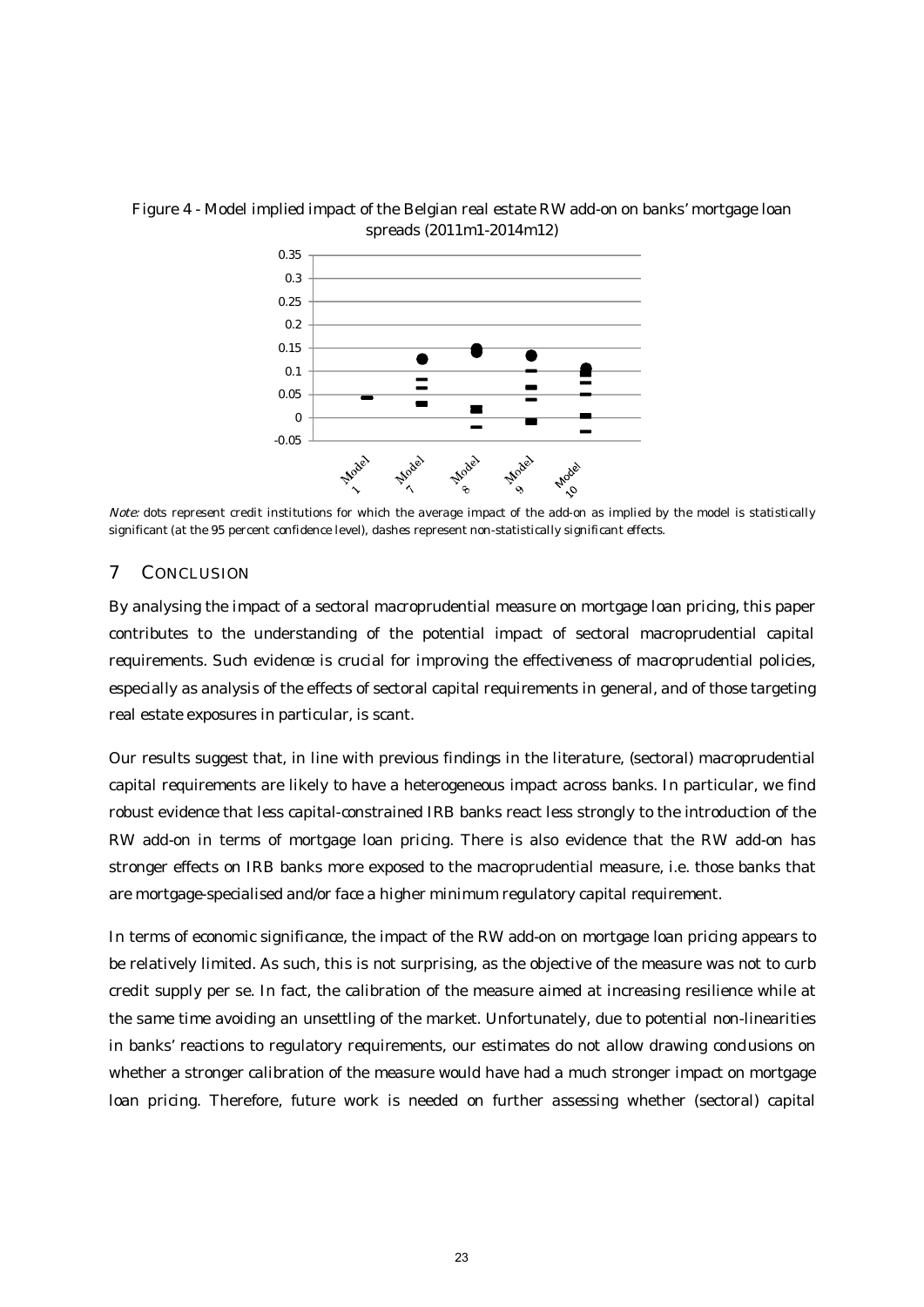requirements are effective in curbing credit supply, or whether instead, alternative measures, such as borrower-based instruments (e.g. LTV caps) would be needed to achieve this objective.

#### 8 REFERENCES

Aiyar, S., Calomiris, C. and Wieladek, T., 2014. How does credit supply respond to monetary policy and bank minimum capital requirements?. Bank of England Working Papers, Volume no 508.

Albertazzi, U. and Marchetti, D. J., 2010. Credit supply, flight to quality and evergreening: an analysis of bank-firm relationships after Lehman. Banca d'Italia Working Paper, Volume No. 756.

Anderson, H., Johanson, R. and Kolvig, K., 2012. Effects of changing banks'risk weights. Norges Bank Staff Memo, Volume 15.

Aoki, K., Proudman, J. and Vlieghe, G., 2004. House prices, consumption, and monetary policy: a financial accelerator approach. Journal of Financial Intermediation, 13(4), pp. 414-435.

Baker, M. and Wurgler, J., 2013. Do strict capital requirements raise the cost of capital?. NBER Working Paper, Volume No.19018.

Baker, M. and Wurgler, J., 2015. Do Strict Capital Requirements Raise the Cost of Capital? Bank Regulation, Capital Structure, and the Low-Risk Anomaly. American Economic Review: Papers and Proceedings, 105(5), pp. 315-320.

Bank of England, 2011. Instruments of macroprudential policy. Discussion paper, December.

Basel Committe of Banking Supervision, 2016. Literature review on integration of regulatory capital and liquidity instruments. Working Paper, March.Volume No. 30.

Basten, C. and Koch, C., 2015. Higher Bank Capital Requirements and Mortgage Pricing: Evidence from the Countercyclical Capital Buffer (CCB). BIS Working Papers, Volume No 511.

Beltratti, A., Stulz, R. and M, 2012. The credit crisis around the globe: Why did some banks perform. Journal of Financial Economics, Volume 105, pp. 1-17.

Carlson, M., Shan, H. and Warusawitharana, M., 2013. Capital ratios and bank lending: A matched bank approach. Journal of Financial Intermediation, 22(4), pp. 663-87.

Claessens, S., Kose, M. and Terrones, M. E., 2009. What happens during recessions, crunches and busts?. Economic Policy, 24(60), pp. 653-700.

Cosimano, T. F. and Hakura, D. S., 2011. Bank Behavior in Response to Basel III: A Cross-Country Analysis. IMF Working Paper, Volume No.119.

Crowe, C., Dell'Ariccia, G., Igna, G. and Rabanau, P., 2013. How to deal with real estate booms. Lesson from country experiences. Journal of Financial Stability, 9(3), pp. 300-319.

Davis, M. A. and Heathcote, J., 2005. Housing and the business cycle. International Economic Review, 46(3), pp. 751-784.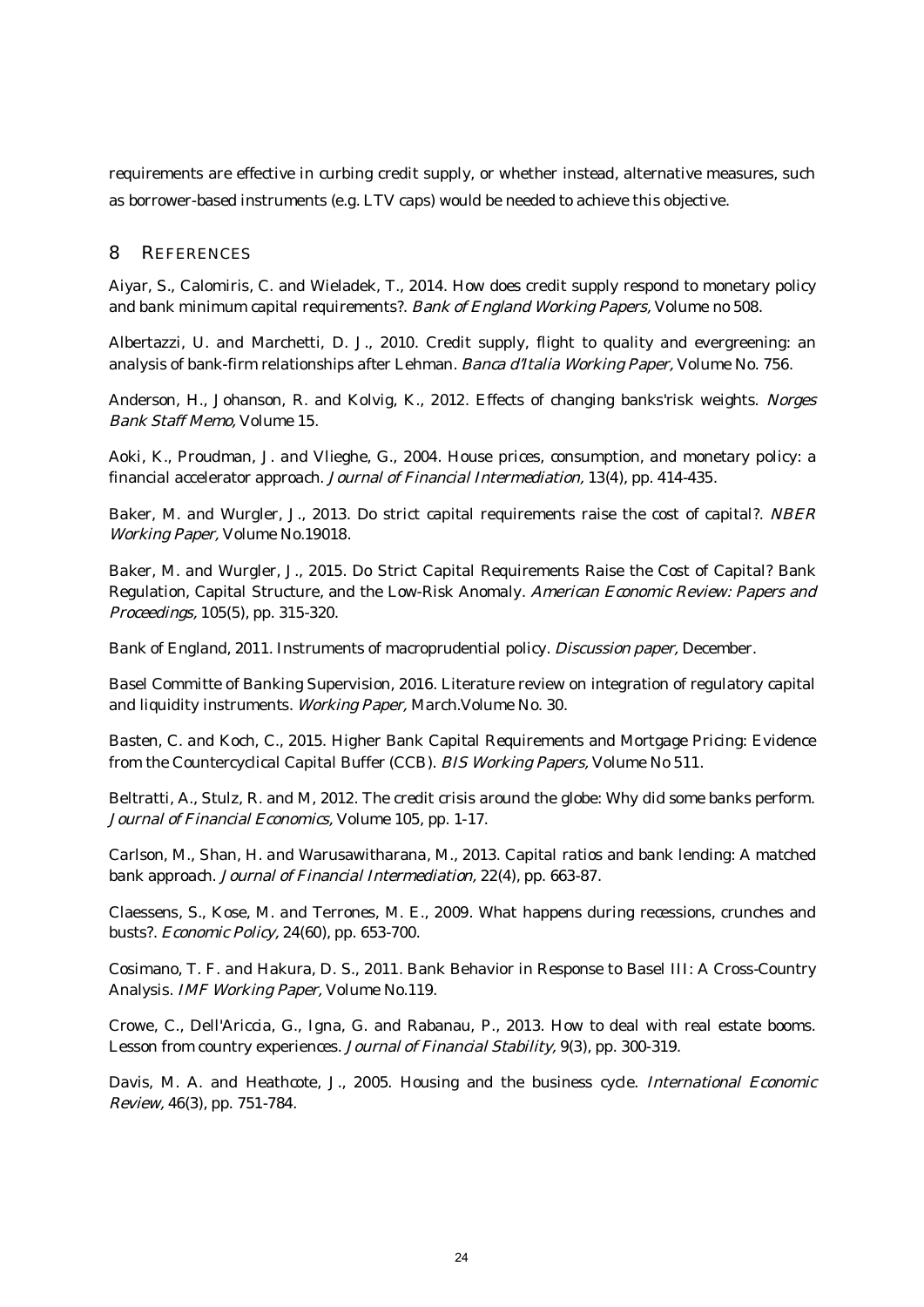De Haan, J. and Klomp, J., 2012. Banking risk and regulation: Does one size fit all?. Journal of Banking and Finance, Volume 36, pp. 3197-3212.

De Jonghe, O., 2010. Back to the basics of banking? A micro analysis of banking system. Journal of Financial Intermediation, Volume 19, pp. 387-417.

Demirgüç-Kunt, A. and Detragiache, E., 2011. Basel core principles and bank soundness: Does. Journal of Financial Stability, Volume 7, pp. 179-190.

De-Ramon, S. et al., 2012. Measuring the impact of prudential policy on the macroeconomy: a practical application to Basel III and other responses to the financial crisis. FSA Occasional Paper, Volume No. 42.

Dewatripont, M. and Tirole, J., 1994. The Prudential Regulation of Banks. s.l.:MIT Press.

Diamond, D. W. and Rajan, R. G., 2001. Liquidity Risk, Liquidity Creation and. Journal of Political Economy, Volume 109, pp. 287-327.

Forlati, C. and Lambertini, L., 2011. Risky mortgages in a DSGE model. International Journal of Central Banking, 7(1), pp. 285-335.

Galati, G. and Moessner, R., 2014. What do we know about the effects of macroprudential policy?. DNB Working paper, Volume No.440.

Gambacorta, L. and Mistrulli, P. E., 2004. Does bank capital affect lending behavior?. Journal of Financial Intermediation, Volume 13, pp. 436-457.

Hartmann, P., 2015. Real estate markets and macroprudential policy in Europe. ECB Working Paper Series, May.Volume No1796.

Iacoviello, M., 2005. House prices borrowing constraints and monetary policy in the business cycle. American Economic Review, 95(3), pp. 739-764.

Iacoviello, M. and Neri, S., 2010. Housing market spillovers: Evidence from an estimated DSGE model. Americal Economic Journal: Macroeconomics, 2(2), pp. 125-164.

Kannan, P. and Rabanal, P., 2012. . Monetary and macroprudential policy rules in a model with house price booms. The BE Journal of Macroeconomics, 12(1), pp. 1-44.

Kapan, T. and Minoiu, C., 2013. Balance sheet strength and bank lending during the global financial crisis. IMF Working Paper, 13(102).

Kashyap, A., Stein, J. and Hanson, S., 2010. An analysis of the impact of substantially heightened capital requirements on large financial institutions. Harvard Business School, mimeo.

King, M. R., 2010. Mapping capital and liquidity requirements to bank lending spreads. BIS working paper, Volume No.324.

Kiyotaki, N. and Moore, K., 1997. Credit Cycles. Journal of Political Economy, 105(2), pp. 211-248.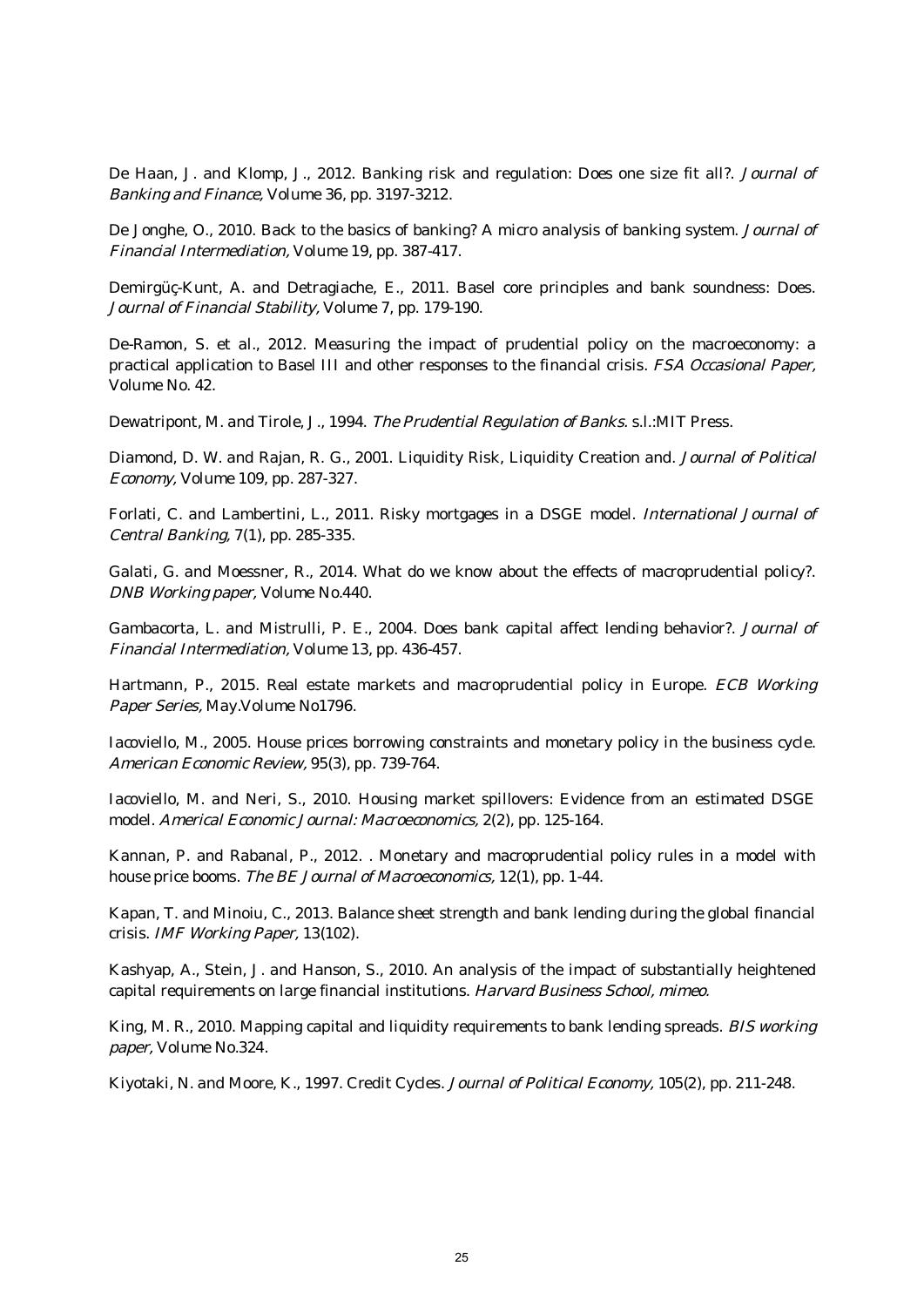Martins, B. and Schechtman, R., 2013. Loan pricing following a macro prudential within-sector capital measure. Banco Central do Brasil Working Paper, Volume No.323.

Martynova, N., 2015. Effect of bank capital requirements on economic growth: a survey. DNB Working Paper, March.Volume No. 467.

Mendicino, C., Nikolov, K. and Supera, D., forthcoming. Welfare analysis of implementable macroprudential policy rules: heterogeneity and trade-offs. ECB mimeo.

Miles, D., Yang, J. and Marcheggiano, G., 2012. Optimal Bank Capital. The Economic, Volume 123, pp. 1-37.

Noss, J. and Toffano, P., 2016. Estimating the impact of changes in aggregate bank capital requirements on lending and growth during an upswing. Journal of Banking and Finance, Volume 62, pp. 15-27.

Roelands, S., 2012. Asymmetric Interest Rate Pass-Through from Monetary Policy: The Role of Bank Regulation. mimeo, 42 p.

Slovik, P. and Cournède, B., 2011. Macroeconomic Impact of Basel III. OECD Economics Department Working Papers, Volume No/844.

Šutorova, B. and Teply, P., 2013. The impact of Basel III on lending rates of EU banks. Czech Journal of Economics and Finance, 63(3).

Tressel, T. and Yuanyan, S. Z., 2016. Effectiveness and Channels of Macroprudential Instruments: Lessons for the euro Area. IMF Working paper, Volume No.4.

Uluc, A. and Wieladek, T., 2015. Capital requirements, risk shifting and the mortgage market. Bank of England Staff Working Paper, December.Volume No. 572.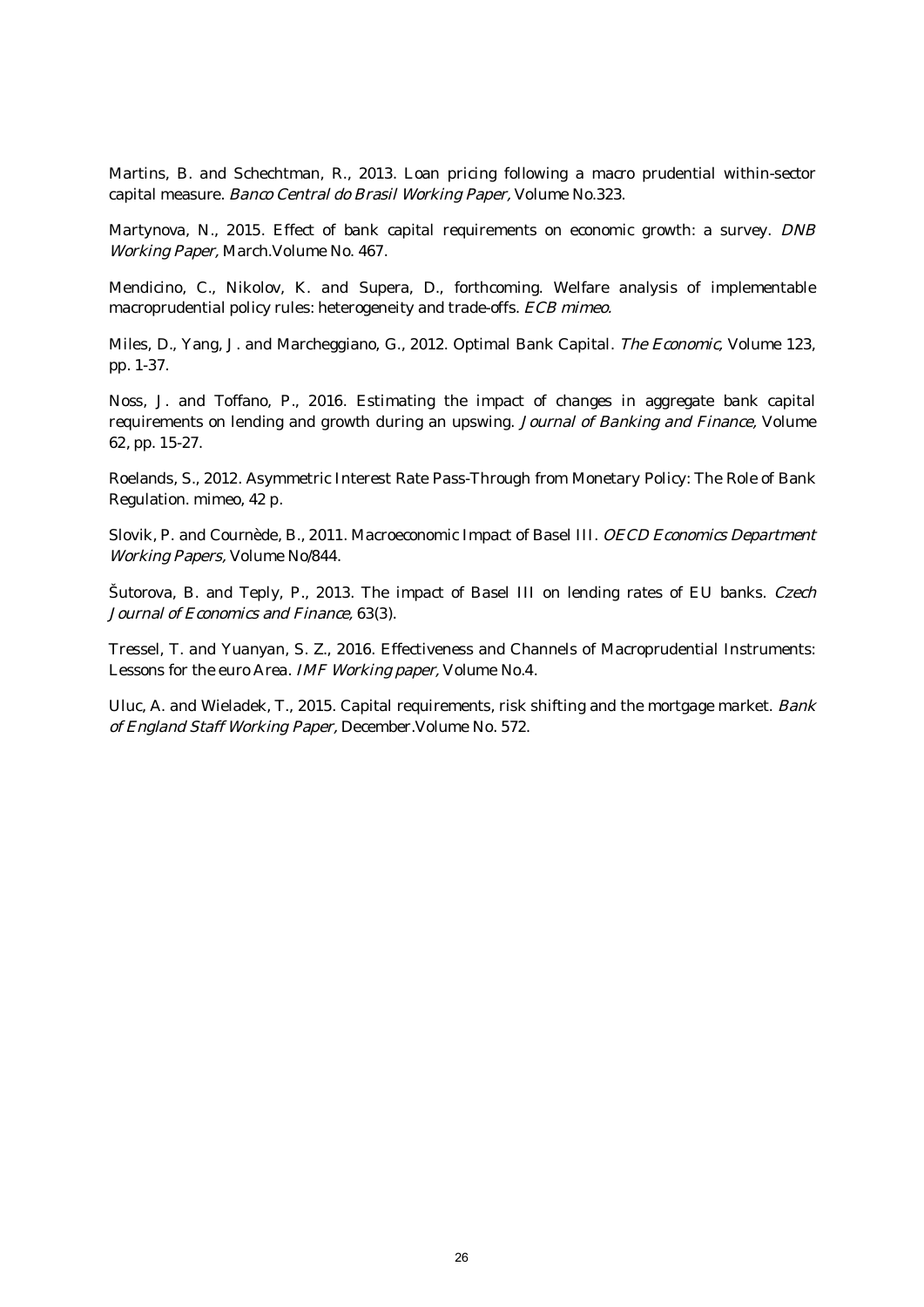#### **NATIONAL BANK OF BELGIUM - WORKING PAPERS SERIES**

The Working Papers are available on the website of the Bank: http://www.nbb.be.

- 253. "Micro-based evidence of EU competitiveness: The CompNet database", by CompNet Task Force, *Research series*, March 2014.
- 254. "Information in the yield curve: A macro-finance approach", by H. Dewachter, L. Iania and M. Lyrio, *Research series*, March 2014.
- 255. "The Single supervisory mechanism or 'SSM', part one of the Banking Union", by E. Wymeersch, *Research series*, April 2014.
- 256. "Nowcasting Belgium", by D. de Antonio Liedo, *Research series*, April 2014.
- 257. "Human capital, firm capabilities and productivity growth", by I. Van Beveren and S. Vanormelingen, *Research series*, May 2014.
- 258. "Monetary and macroprudential policies in an estimated model with financial intermediation", by P. Gelain and P. Ilbas, *Research series*, May 2014.
- 259. "A macro-financial analysis of the euro area sovereign bond market", by H. Dewachter, L. Iania, M. Lyrio and M. de Sola Perea, *Research series*, June 2014.
- 260. "Economic importance of the Belgian ports: Flemish maritime ports, Liège port complex and the port of Brussels - Report 2012", by C. Mathys, *Document series*, June 2014.
- 261. "European competitiveness: A semi-parametric stochastic metafrontier analysis at the firm level", by M. Dumont, B. Merlevede, G. Rayp and M. Verschelde, *Document series*, July 2014.
- 262. "Employment, hours and optimal monetary policy", by M. Dossche, V. Lewis and C. Poilly, *Research series*, September 2014.
- 263. "On the conjugacy of off-line and on-line Sequential Monte Carlo Samplers", by A. Dufays, *Research series*, September 2014.
- 264. "The effects of state aid on Total Factor Productivity growth", by P. Van Cayseele, J. Konings and I. Sergant, *Research series*, October 2014.
- 265. "Assessing the role of ageing, feminising and better-educated workforces on TFP growth", by A. Ariu and V. Vandenberghe, *Research series*, October 2014.
- 266. "A constrained nonparametric regression analysis of factor-biased technical change and TFP growth at the firm level", by M. Verschelde, M. Dumont, B. Merlevede and G. Rayp, *Research series*, October 2014.
- 267. "Market imperfections, skills and total factor productivity: Firm-level evidence on Belgium and the Netherlands", by S. Dobbelaere and M. Vancauteren, *Research series*, October 2014.
- 268. "Import competition, productivity and multi-product firms", by E. Dhyne, A. Petrin, V. Smeets and F. Warzynski, *Research series*, October 2014.
- 269. "International competition and firm performance: Evidence from Belgium", by J. De Loecker, C. Fuss and J. Van Biesebroeck, *Research series*, October 2014.
- 270. "Acquisitions, productivity, and profitability: Evidence from the Japanese cotton spinning industry", by S. Braguinsky, A. Ohyama, T. Okazaki and C. Syverson, *Research series*, October 2014.
- 271. "Total factor productivity: Lessons from the past and directions for the future", by B. van Ark, *Research series*, October 2014.
- 272. "Outward Foreign Direct Investment and domestic performance: In search of a causal link", by E. Dhyne and S. S. Guerin, *Research series*, October 2014.
- 273. "Economic importance of air transport and airport activities in Belgium Report 2012", by F. Van Nieuwenhove, *Document series*, November 2014.
- 274. "Fiscal policy and TFP in the OECD: Measuring direct and indirect effects", by G. Everaert F. Heylen and R. Schoonackers, *Research series*, November 2014.
- 275. "Effectiveness and transmission of the ECB's balance sheet policies", by J. Boeckx, M. Dossche and G. Peersman, *Research series*, December 2014.
- 276. "How do exporters react to changes in cost competitiveness?", by S. Decramer, C. Fuss and J. Konings, *Research series*, January 2015.
- 277. "Optimal monetary policy response to endogenous oil price fluctuations", by A. Stevens, *Research series*, January 2015.
- 278. "Comparing fiscal multipliers across models and countries in Europe", by J. Kilponen, M. Pisani, S. Schmidt, V. Corbo, T. Hledik, J. Hollmayr, S. Hurtado, P. Júlio, D. Kulikov, M. Lemoine, M. Lozej, H. Lundvall, J. R. Maria, B. Micallef, D. Papageorgiou, J. Rysanek, D. Sideris, C. Thomas and G. de Walque, *Research series*, March 2015.
- 279. "Assessing European competitiveness: The new CompNet micro-based database", by P. Lopez-Garcia, F. di Mauro and the CompNet Task Force, *Research series*, April 2015.
- 280. "FloGARCH: Realizing long memory and asymmetries in returns volatility", by H. Vander Elst, *Research series*, April 2015.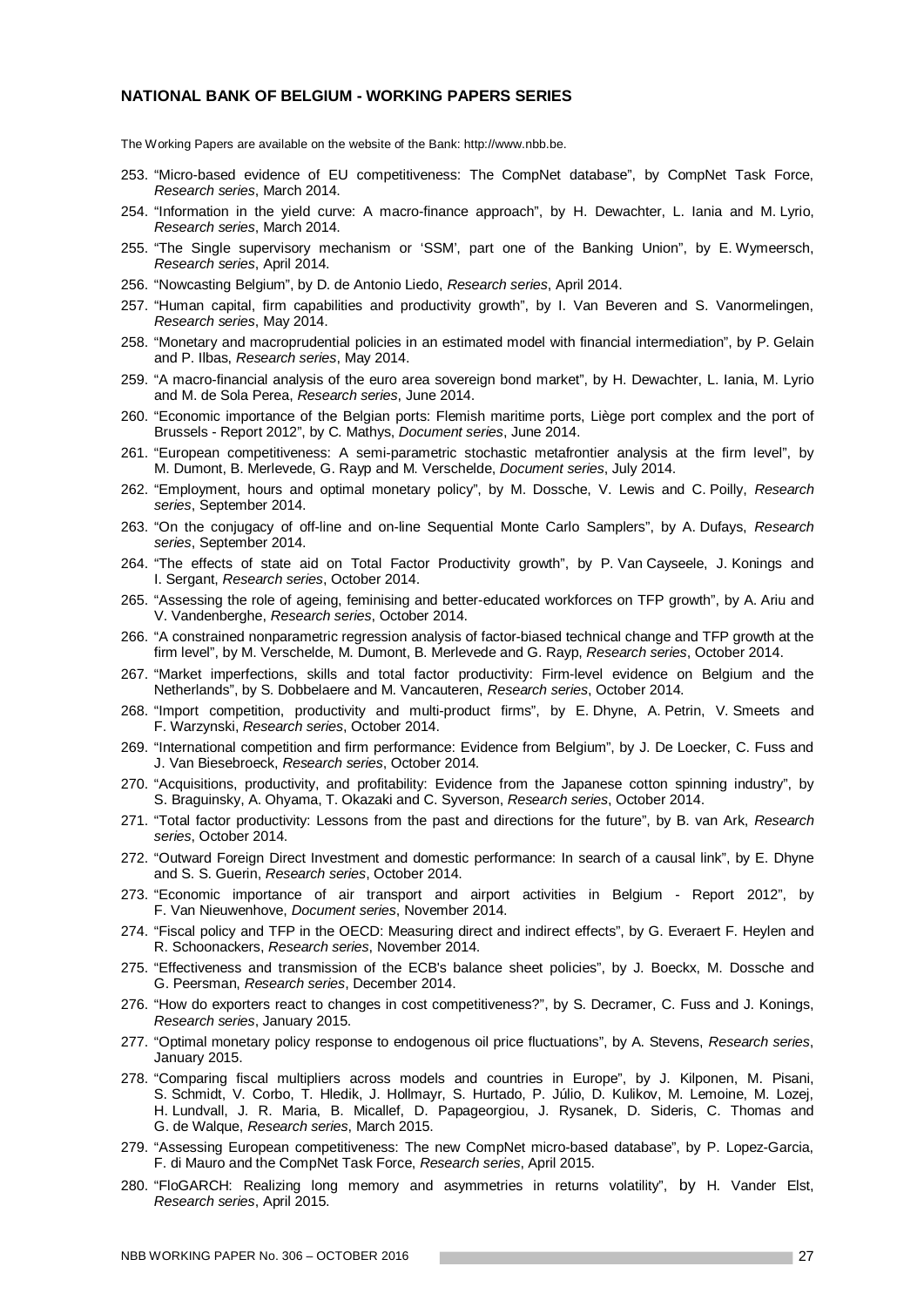- 281. "Does education raise productivity and wages equally? The moderating roles of age, gender and industry", by F. Rycx, Y. Saks and I. Tojerow, *Research series,* April 2015*.*
- 282. "Assessing European firms' exports and productivity distributions: The CompNet trade module", by A. Berthou, E. Dhyne, M. Bugamelli, A.-M. Cazacu, C.-V. Demian, P. Harasztosi, T. Lalinsky, J. Merikül, F. Oropallo and A. C. Soares, *Research series,* May 2015*.*
- 283. "Economic importance of the Belgian ports: Flemish maritime ports, Liège port complex and the port of Brussels - Report 2013", by F. Van Nieuwenhove, *Document series*, June 2015.
- 284. "Crisis-proof services: Why trade in services did not suffer during the 2008-2009 collapse", by A. Ariu, *Research series,* July 2015.
- 285. "The labour market position of second-generation immigrants in Belgium", by V. Corluy, J. Haemels, I. Marx and G. Verbist, *Research series*, September 2015.
- 286. "The implications of household size and children for life-cycle saving", by B. Capéau and B. De Rock, *Research series*, September 2015.
- 287. "Monetary policy effects on bank risk taking", by A. Abbate and D. Thaler, *Research series*, September 2015.
- 288. "The Belgian production network 2002-2012", by E. Dhyne, G. Magerman and S. Rubínová, *Research series*, October 2015.
- 289. "Portfolio choice and investor preferences: A semi-parametric approach based on risk horizon", by G. Hübner and T. Lejeune, *Research series*, October 2015.
- 290. "Predicting Belgium's GDP using targeted bridge models", by Ch. Piette, *Research series*, January 2016.
- 291. "Did export promotion help firms weather the crisis?", by J. Van Biesebroeck, J. Konings and C. Volpe Martincus, *Research series*, January 2016.
- 292. "On the role of public policies and wage formation for business investment in R&D: A long-run panel analysis", by T. Buyse, F. Heylen and R. Schoonackers, *Research series*, January 2016.
- 293. "Unraveling firms: Demand, productivity and markups heterogeneity", by E. Forlani, R. Martin, G. Mion and M. Muûls, *Research series*, February 2016.
- 294. "Unemployment risk and over-indebtedness: A micro-econometric perspective", by Ph. Du Caju, F. Rycx and I. Tojerow, *Research series*, February 2016.
- 295. "International shocks and domestic prices: How large are strategic complementarities?", by A. Amiti, O. Itskhoki and J. Konings, *Research series,* March 2016.
- 296. "The supplier network of exporters: Connecting the dots", by E. Dhyne and S. Rubínová, *Research series*, May 2016.
- 297. "Does one size fit all at all times? The role of country specificities and state dependencies in predicting banking crises" by S. Ferrari and M. Pirovano, *Research series,* May 2016.
- 298. "Competition and product mix adjustment of multi-product exporters: Evidence from Belgium", by K. Breemersch, *Research series*, June 2016.
- 299. "Flemish maritime ports, Liège port complex and the port of Brussels Report 2014", by G. Van Gastel, *Document series*, June 2016.
- 300. "Misalignment of productivity and wages across regions? Evidence from Belgian matched panel data", by F. Rycx, Y. Saks and I. Tojerow, *Research series*, July 2016.
- 301. "The European Payments Union and the origins of Triffin's regional approach towards international monetary integration", by I. Maes and I. Pasotti, *Research series,* September 2016.
- 302. "The transmission mechanism of credit support policies in the Euro Area", by J. Boeckx, M. de Sola Perea and G. Peersman, *Research series*, October 2016.
- 303. "Bank capital (requirements) and credit supply: Evidence from pillar 2 decisions", by O. De Jonghe, H. Dewachter and S. Ongena, *Research series*, October 2016.
- 304. "Monetary and macroprudential policy games in a monetary union", by R. Dennis and P. Ilbas, *Research series*, October 2016.
- 305. "Forward guidance, quantitative easing, or both?", by F. De Graeve and K. Theodoridis, *Research series*, October 2016.
- 306. "The impact of sectoral macroprudential capital requirements on mortgage loan pricing: Evidence from the Belgian risk weight add-on", by S. Ferrari, M. Pirovano and P. Rovira Kaltwasser, *Research series*, October 2016.